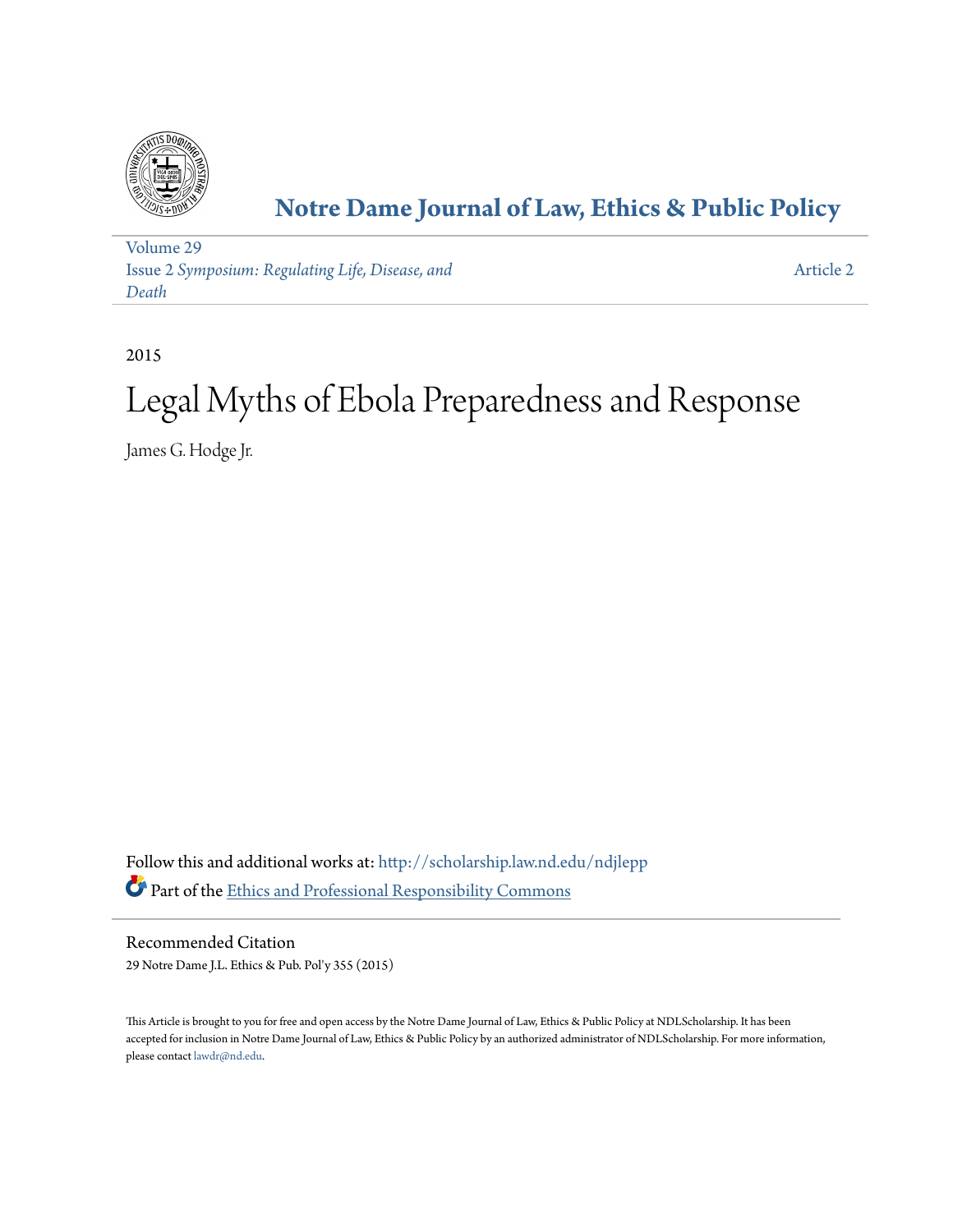# Legal Myths of Ebola Preparedness and Response

# **Cover Page Footnote**

\* Associate Dean and Professor of Public Health Law and Ethics; Director, Public Health Law and Policy Program; Director, Network for Public Health Law—Western Region Office, Sandra Day O'Connor College of Law, ASU. This manuscript is based in part on a keynote address for the Notre Dame Journal of Law, Ethics & Public Policy's sympo- sium, Regulating Life, Disease, and Death, on Thursday, March 19, 2015. I would like to acknowledge the following individuals with the Public Health Law and Policy Program, Sandra Day O'Connor College of Law, Arizona State University (ASU) for their research and editing assistance throughout the production of this article: Greg Measer, Senior Legal Researcher and J.D. Candidate (2015); Asha Agrawal, Senior Legal Researcher and J.D. Candidate (2016); and Matt Saria, Researcher and B.S. Candidate (2016).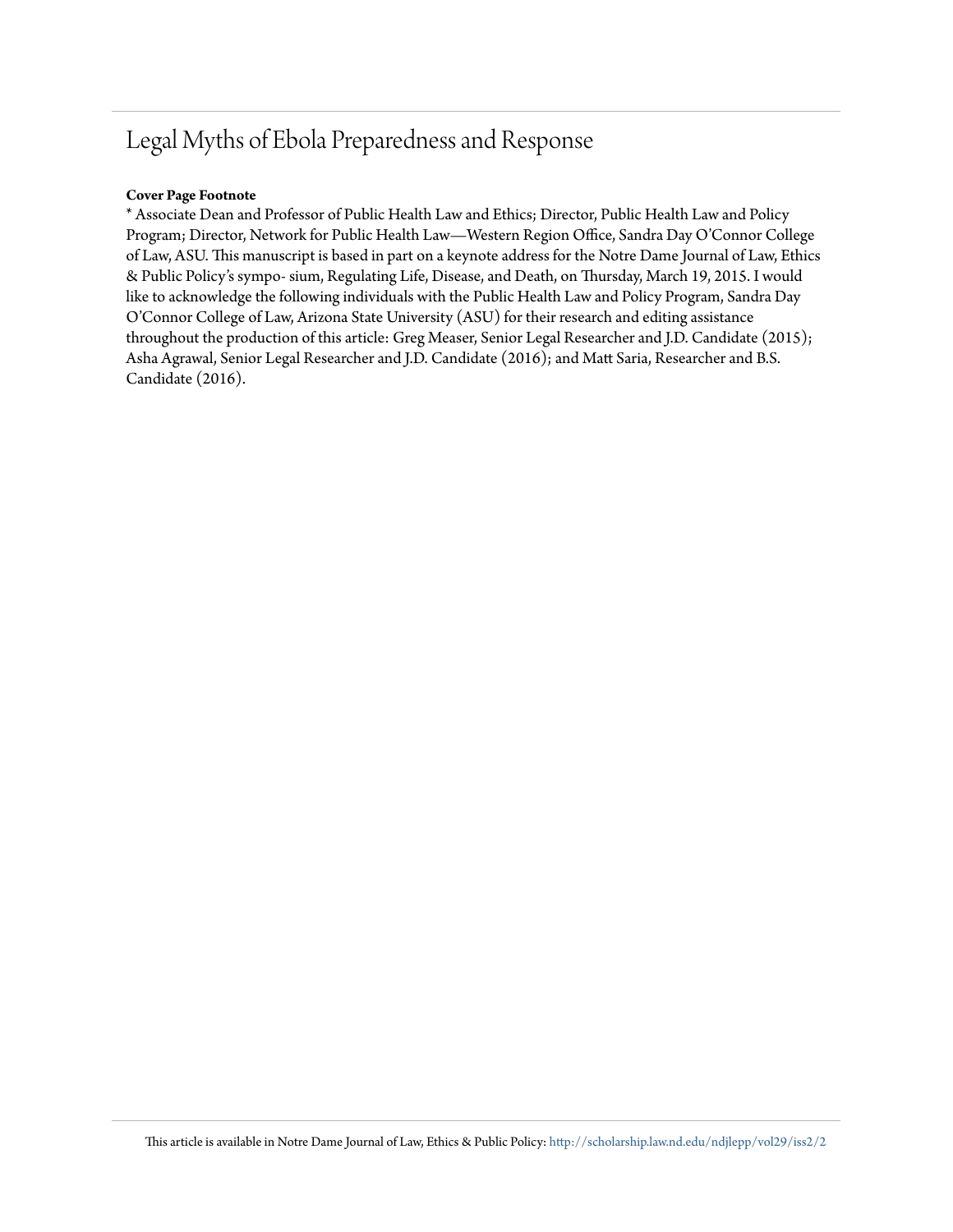# **LEGAL MYTHS OF EBOLA PREPAREDNESS AND RESPONSE**

## JAMES G. HODGE, JR., JD, LLM\*

# **INTRODUCTION**

In March 2014, Ebola viral disease ("EVD") emerged from several West African countries as a substantial threat to global health.<sup>1</sup> Through a series of core legal powers pursuant to its declaration of a public health emergency of international concern ("PHEIC") on August 8, 2014,<sup>2</sup> the World Health Organization ("WHO") averted a global health disaster by requiring member countries to engage in multiple public health interventions. These efficacious WHO-mandated measures included implementation of border closures to limit the spread of EVD within and outside of countries like Guinea, $3$  Liberia, $4$  $\hat{\text{S}}$ enegal,<sup>5</sup> and Sierra Leone.<sup>6</sup> Industrialized nations, including the

Associate Dean and Professor of Public Health Law and Ethics; Director, Public Health Law and Policy Program; Director, Network for Public Health Law—Western Region Office, Sandra Day O'Connor College of Law, ASU*.* This manuscript is based in part on a keynote address for the *Notre Dame Journal of Law, Ethics & Public Policy*'s symposium, Regulating Life, Disease, and Death, on Thursday, March 19, 2015. I would like to acknowledge the following individuals with the Public Health Law and Policy Program, Sandra Day O'Connor College of Law, Arizona State University (ASU) for their research and editing assistance throughout the production of this article: Greg Measer, Senior Legal Researcher and J.D. Candidate (2015); Asha Agrawal, Senior Legal Researcher and J.D. Candidate (2016); and Matt Saria, Researcher and B.S. Candidate (2016).

<sup>1.</sup> *Outbreaks Chronology: Ebola Virus Disease*, U.S. CTRS. FOR DISEASE CONTROL & PRE-VENTION, http://www.cdc.gov/vhf/ebola/resources/outbreak-table.html#one (last updated Feb. 20, 2015).

<sup>2.</sup> *Statement on the 1st Meeting of the IHR Emergency Committee on the 2014 Ebola Outbreak in West Africa*, WORLD HEALTH ORG. (Aug. 8, 2014), http://www.who.int/mediacentre/ news/statements/2014/ebola-20140808/en/ [hereinafter *IHR Emergency Committee Statement*].

<sup>3.</sup> Saliou Samb, *Guinea Shuts Borders with Sierra Leone, Liberia in Bid to Halt Ebola*, REUTERS (Aug. 9, 2014, 11:09 PM), http://uk.reuters.com/article/2014/08/09/ukhealth-ebola-borders-idUKKBN0G90DN 20140809.

<sup>4.</sup> Umaru Fofana, *Sierra Leone Shuts Borders, Closes Schools to Fight Ebola*, REUTERS (June 11, 2014, 8:55 PM), http://uk.reuters.com/article/2014/06/11/us-health-ebolaleone-idUKKBN0EM2CG20140611.

<sup>5.</sup> *Travel Restrictions, Flight Operations and Screening*, INT'L SOS, https://www.internationalsos.com /ebola/index.cfm?content\_id=435& (last updated Jan. 28, 2015).

<sup>6.</sup> Ellen Johnson Sirleaf, A Special Statement by the President of the Republic of Liberia (July 27, 2014), *available at* http://www.emansion.gov.lr/doc/Special%20State ment%20by%20President%20Ellen%20 Johnson%20Sirleaf%20-1\_1.pdf.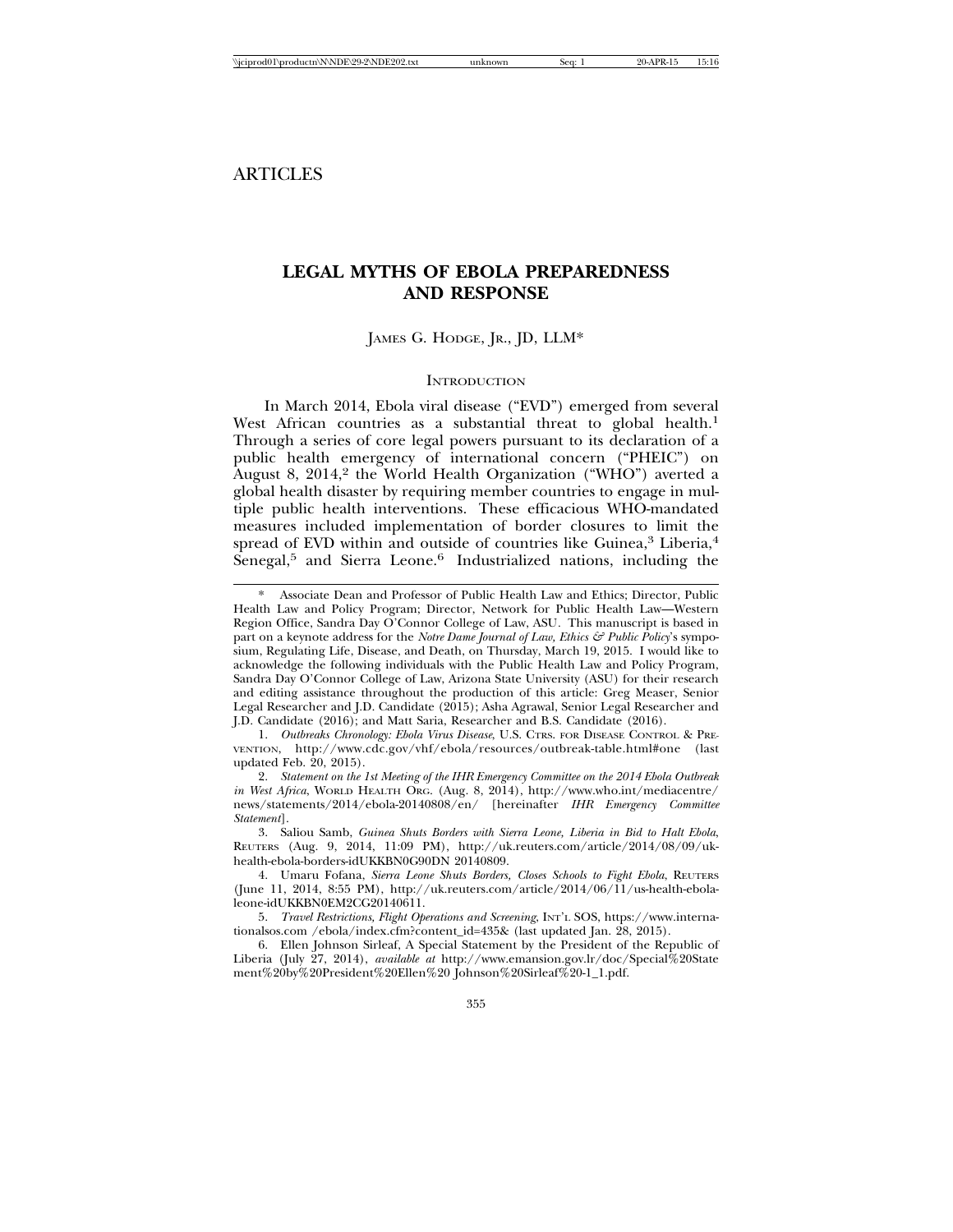United States, responded swiftly as well through their own emergency declarations. Resulting emergency legal powers enabled strong coordination among federal, state, and local actors to systematically identify and limit cases. Among these powers, the federal Centers for Disease Control and Prevention ("CDC") required state and local governments to follow its national guidance on quarantine and isolation procedures for persons exposed to or infected with EVD.<sup>7</sup> This led to the justified quarantine of health care workers ("HCWs") returning from treating Ebola patients in West African "hot zones."8 In collaboration with CDC, U.S. Customs and Border Control agents screened thousands of incoming passengers at multiple domestic airports to find and contain numerous, potential cases of EVD.9 The Food and Drug Administration ("FDA") worked in real-time to authorize the use of an extensive array of experimental tests or drugs proven effective in identifying cases and treating EVD patients.10 These (and other) legally-supported efforts worked in unison to control the spread of EVD, mitigate its impacts, and protect the public's health.

While EVD presents a very real global health threat, none of the statements above are entirely true. As discussed in this commentary, these and other public health legal preparedness themes are more myth than reality. In actuality, WHO lacks comprehensive powers to require member states to act even during emergencies.<sup>11</sup> Border closures probably do more harm to the public's health than good.<sup>12</sup> The federal government never declared a national state of emergency nor did the public health system take a highly-coordinated approach in its responses. CDC did not require state and local governments to follow its quarantine and isolation guidance. Not surprisingly, many states consequently chose not to.<sup>13</sup> Mandatory quarantine of HCWs coming back

- 7. *Interim U.S. Guidance for Monitoring and Movement of Persons with Potential Ebola Virus Exposure*, U.S. CTRS. FOR DISEASE CONTROL & PREVENTION, http://www.cdc.gov/vhf/ ebola/exposure/monitoring-and-movement-of-persons-with-exposure.html (last updated Dec. 24, 2014).
- 8. Press Release, Andrew Cuomo, Governor, N.Y., Governor Andrew Cuomo and Governor Chris Christie Announce Additional Screening Protocols for Ebola at JFK and Newark Liberty International Airports (Oct. 24, 2014) (on file with the N.Y. State Governor's Press Office) [hereinafter Cuomo & Christie Press Release].

9. Lawrence O. Gostin, James G. Hodge, Jr. & Scott Burris, *Is the United States Prepared for Ebola?*, 312 J. AM. MED. ASS'N 2497, 2498 (2014).

10. *Ebola Response Updates from FDA*, U.S. FOOD & DRUG ADMIN., http://www.fda .gov/EmergencyPreparedness/Counterterrorism/MedicalCountermeasures/ucm410308 .htm (last updated Feb. 20, 2015).

11. Danielle Renwick & Toni Johnson, *The World Health Organization (WHO)*, COUN-CIL ON FOREIGN RELATIONS (Oct. 7, 2014), http://www.cfr.org/public-health-threats-andpandemics/world-health-organization-/p20003 ("The organization has limited authority to enforce any of its findings or recommendations.  $\dots$ ").

12. S.A. Miller, *A Top Health Expert Warns Against Closing Borders to Stop Ebola*, WASH. TIMES (Oct. 6, 2014), http://www.washingtontimes.com/news/2014/oct/6/a-top-healthexpert-warns-against-closing-borders-.

13. *State Ebola Protocols*, U.S. CTRS. FOR DISEASE CONTROL & PREVENTION, http://www .cdc.gov/phlp/publications/topic/ebola.html (last updated Jan. 6, 2015).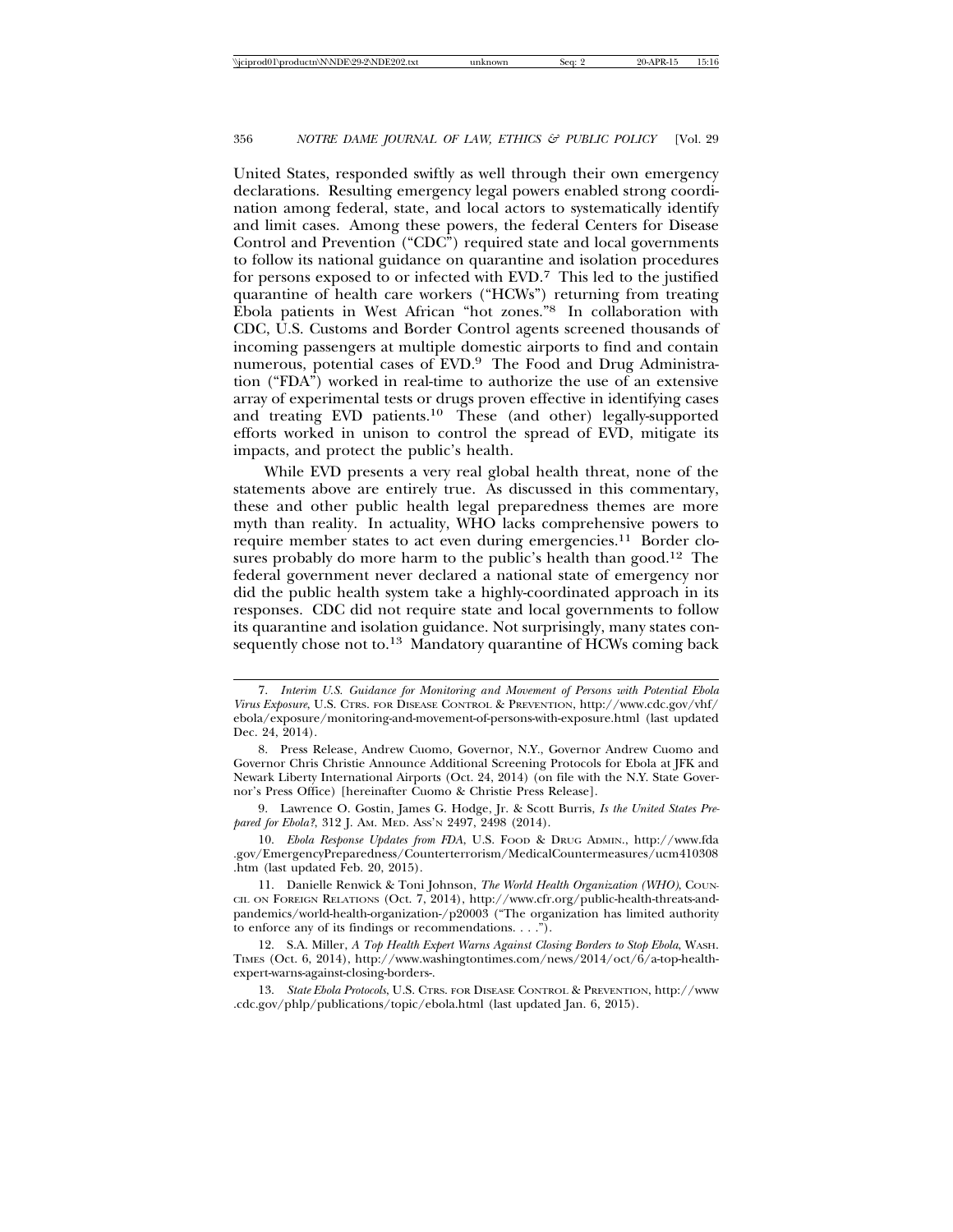from West Africa was neither essential nor constitutional.14 While potentially lawful, extensive airport screenings in multiple U.S. airports did not detect many, if any, active cases of EVD.15 Although FDA approved some experimental tests and drugs for EVD, the array and actual number of approvals were very limited. Those it did approve have not been shown to be efficacious in detecting or treating EVD in every case.<sup>16</sup>

Exposing these and other myths of public health legal preparedness and response reveals some of the inherent political and societal misunderstandings about the appropriate scope and use of public health powers to stymie infectious disease threats like EVD. In the throes of a perceived infectious disease threat, the public's understanding of the powers of government can become distorted, propelled in some cases by irresponsible, misinformed media.<sup>17</sup> Regrettably, some of these themes related to the legal roles of government seem to arise in nearly every major, modern infectious disease health threat.18 Busting these myths may help obviate this cyclical trap through implementation of effective public health legal interventions to mitigate future impacts on morbidity and mortality of infectious disease threats.

# MYTH I. THE WORLD HEALTH ORGANIZATION HAS EXTENSIVE EMERGENCY PUBLIC HEALTH POWERS TO RESPOND TO INFECTIOUS DISEASE THREATS LIKE EBOLA VIRAL DISEASE

As the most prominent international organization devoted to the advancement of global health, WHO can presumably legally compel its 194 member states to adhere to best practices in public health especially during emergencies, like Ebola, when the potential for significant

15. Liz Szabo, *No Ebola Found in Airport Checks*, USA TODAY, Dec. 10, 2014, at 3a.

17. Dan Friedman & James Warren, *Ebola Czar Ron Klain Is Still Out of Sight as N.Y., N.J. Defend Decision to Go Beyond CDC Guidelines*, NY DAILY NEWS (Oct. 27, 2014, 11:41 PM), http://www.nydailynews.com/news/politics/ebola-czar-ron-klain-sight-cdc-issues-guidelines-article-1.1989534 ("[T]he lack of a visible leader quarterbacking the Ebola effort, coupled with the scattered, decentralized realities of the American health care system, created a confounding muddle.").

18. David P. Fidler et al., *Through the Quarantine Looking Glass: Drug-Resistant Tuberculosis and Public Health Governance, Law, and Ethics*, J.L. MED. & ETHICS 616, 620–21 (2007) (when exercising isolation and quarantine powers there is often "confusion about which level of government should take the lead" and controversy surrounding compulsory powers, and that novel diseases sometimes highlight gaps in "legal power to act."). *See also* GEORGE J. ANNAS, WORST CASE BIOETHICS: DEATH, DISASTER, AND PUBLIC HEALTH 188, 214, 220–24, 230–32 (2010); James G. Hodge, Jr., *The Evolution of Law in Biopreparedness*, 10 BIOSECURITY & BIOTERRORISM: BIODEFENSE STRATEGY, PRAC. & SCI. 38, 43 (2012).

<sup>14.</sup> Douwe Miedema & Fiona Ortiz, *The Nurse Thrown Into Ebola Quarantine Is Planning To Sue Over 'Unconstitutional' Detention*, BUS. INSIDER (Oct. 26, 2014, 7:14 PM), http:// www.businessinsider.com/us-nurse-plans-to-sue-over-unconstitutional-ebola-quarantine-2014-10#ixzz3OujMAaDP.

<sup>16.</sup> Alan Mozes, *Diagnosing Ebola: Why Isn't There a Rapid, Reliable Test?*, CBS NEWS (Oct. 20, 2014, 2:12 PM), http://www.cbsnews.com/news/diagnosing-ebola-why-isntthere-a-rapid-reliable-test/ ("[T]here is no test at all to determine Ebola infection in a person without symptoms . . . [and a] PCR test typically takes at least 24 hours to bring back results.").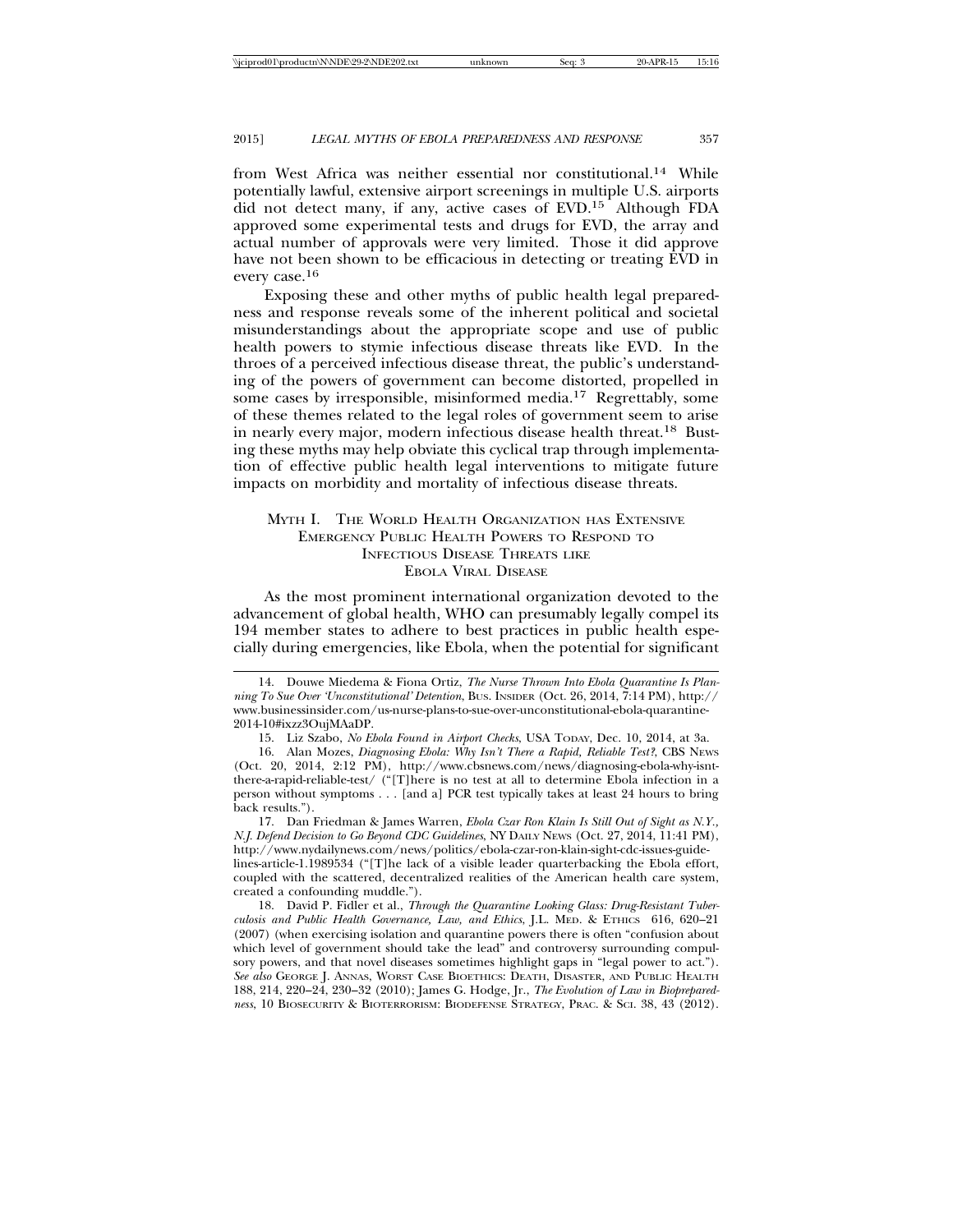losses of life and disability is heightened.<sup>19</sup> In reality, WHO lacks comprehensive, enforceable legal powers to require member states to do much of anything beyond what their leadership agrees to undertake voluntarily.<sup>20</sup> When it comes to enforcing global public health interventions, WHO cannot compel countries to act, relying instead on its the power of persuasion to influence and recommend next steps. Rather than carrying a "big stick,"21 WHO's powers are more akin to waving a finger of shame at offending nations and bodies.

It is not that WHO is completely powerless. Pursuant to the International Health Regulations ("HHRs"),<sup>22</sup> revised in 2007, WHO works collaboratively with national and regional public health agencies to avert global health threats, issue emergency guidance, and seek compliance from member nations. After WHO Director-General Margaret Chan declared a PHEIC in consultation with her Emergency Committee, WHO issued recommendations on various health measures to affected members including isolation, quarantine, and travel restrictions.23 Failing to follow WHO guidance may result in financial consequences or other ramifications for member countries. Under "exceptional circumstances," for example, the World Health Assembly may suspend the voting privileges and services to which members are entitled.24 Collaboration between WHO and the World Trade Organization ("WTO")<sup>25</sup> increases the potential for trade sanctions for noncompliance with international health norms.26 WHO's access to

20. LAWRENCE O. GOSTIN, GLOBAL HEALTH LAW 110–11 (2014) ("[D]espite the WHO's impressive normative powers, modern international health law is remarkably thin." Member states may opt out of "regulations enter[ed] into force for all members . . . [if they] notify the D-G . . . within a specified time.").

21. Letter from Theodore Roosevelt, Governor, State of N.Y., to Henry L. Sprague (Jan. 26, 1900) (on file with the American Treasures of the Library of Congress), *available at* http://www.loc.gov/exhibits/treasures/trm139.html ("I have always been fond of the West African proverb: 'Speak softly and carry a big stick; you will go far.'").

22. World Health Organization, International Health Regulations art. 15, June 15, 2007, *available at* http://whqlibdoc.who.int/publications/2008/9789241580410\_eng.pdf.

23. *IHR Emergency Committee Statement*, *supra* note 2.

24. World Health Organization, CONST. art. VII (Oct. 2006), *available at* http://www .who.int/governance/eb/who\_constitution\_en.pdf.

25. *The WTO and the World Health Organization*, WORLD TRADE ORG., http://www.wto .org/english/thewto\_e/coher\_e/wto\_who\_e.htm (last visited Jan. 22, 2015) (Although no formal agreement exists between the organizations, WHO has "observer status" on WTO committees and councils).

26. *See* GOSTIN, *supra* note 20, at 271, 297 ("[WTO] decisions significantly affect global health. . . . [A]greements allow countries to restrict trade for the purposes of protecting health, while at the same time barring trade discrimination. . . . The IHR 2005 was drafted to complement WTO law . . . ."); The General Agreement on Tariffs and Trade art. XX (1947), *available at* http://www.wto.org/english/docs\_e/legal\_e/gatt47\_02\_e .htm (WTO members may restrict trade when "necessary to protect human, animal or plant life or health.").

<sup>19.</sup> *See, e.g.*, Lena H. Sun et al., *Out of Control: How the World's Health Organizations Failed to Stop the Ebola Disaster*, WASH. POST (Oct. 4, 2014), http://www.washingtonpost .com/sf/national/2014/10/04/how-ebola-sped-out-of-control/; Mark J. Siedner & John D. Kraemer, *The Global Response to the Ebola Fever Epidemic: What Took So Long?*, PLOS BLOGS (Aug. 22, 2014), http://blogs.plos.org/speakingofmedicine/2014/08/22/globalresponse-ebola-fever-epidemic-took-long/.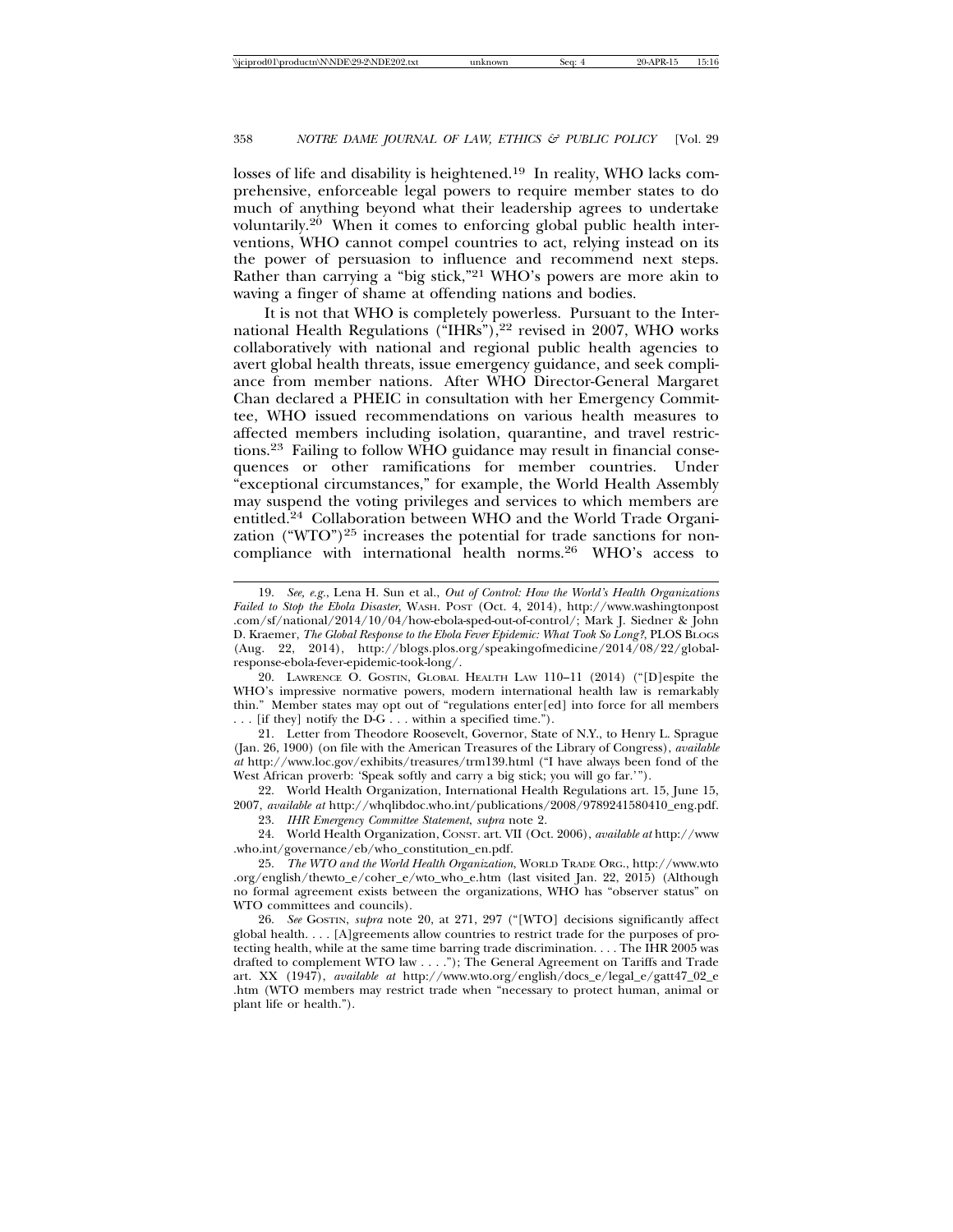outside consultation and review<sup>27</sup> helps ensure transparency and members' accountability as incentives toward compliance.<sup>28</sup>

Yet, international principles of national sovereignty prevent WHO from requiring stronger adherence to its guidance through enhanced penalties or enforcement among its members.29 Amidst insufficient resources30 and heavy criticism for its lax approaches to controlling infectious disease,<sup>31</sup> WHO lacks the basic, fundamental powers and resources it needs to more effectively prevent global health threats like EVD. The consequences of this international void are profound.<sup>32</sup> Thousands of deaths related to EVD could have been prevented with stronger global health governance from WHO.

# MYTH II. BORDER CLOSURES ARE A LAWFUL PUBLIC HEALTH TOOL TO HELP PREVENT THE SPREAD OF EBOLA

As a public health legal tool, border closures entail varying types of prohibitions on individuals' entry into or exit from countries or regions

Although the [IHRs] do not include an enforcement mechanism for States which fail to comply with WHO recommendations, the potential consequences of non-compliance are themselves a powerful tool [including] . . . a tarnished international image, increased morbidity/mortality in affected populations, unilateral travel and trade restrictions by other nations, and economic and social disruption. Working with WHO to control a public health event such as Ebola can help prevent reflexive, unnecessary, and counter-productive border closings and economic disruption.

#### *Id.*

29. David P. Fidler, *Globalization, International Law, and Emerging Infectious Diseases*, 2 EMERGING INFECTIOUS DISEASES 77, 80 (1996).

The central importance of the state and its sovereignty constitutes a basic weakness in international law because international legal rules tend to reflect the compromises necessary to achieve agreement and the unwillingness of states to restrict their freedom of action through international law. . . . The alleged failure of the [IHRs] may be due to the failure of WHO member states to fulfill the duties they accepted. Neither the regulations nor WHO has any power to enforce compliance.

30. GOSTIN, *supra* note 20, at 90 ("WHO Director-General, Margret Chan, announced a \$300 million budget deficit for 2010-2011 . . . ."); Stephanie Nebehay, *WHO Says Cash Crunch, Rains Could Thwart Ebola Efforts*, REUTERS AFRICA (Jan. 23, 2015, 4:28 PM), http://af.reuters.com/article/topNews/idAFKBN0KW1RW20150123?feedType= RSS&feedName=topNews ("WHO is set to run out of cash in mid-February, a key period as it tries to halt the deadly disease, a senior WHO official said.").

31. GOSTIN, *supra* note 20, at 113 ("WHO has eschewed norm setting, preferring scientific and technical solutions to the deep-seated problems of global health. . . . Prominent scholars have chastised the WHO for its reluctance to create binding norms . . . .").

32. *Id*. at 100, 121–26.

<sup>27.</sup> Rita-Marie A. Brady, *The Revised International Health Regulations: An Historical Overview and an Analysis of Modern Application*, 4 ABA HEALTH ESOURCE (Dec. 2007), https://www.americanbar.org/newsletter/publications/aba\_health\_esource\_home/ brady.html.

<sup>28.</sup> Polly J. Price, *Ebola and the Law in the United States: A Short Guide to Public Health Authority and Practical Limits*, EMORY LEGAL STUD. RES. PAPER NO. 14-299 1, 4–5 (Dec. 2014).

*Id.*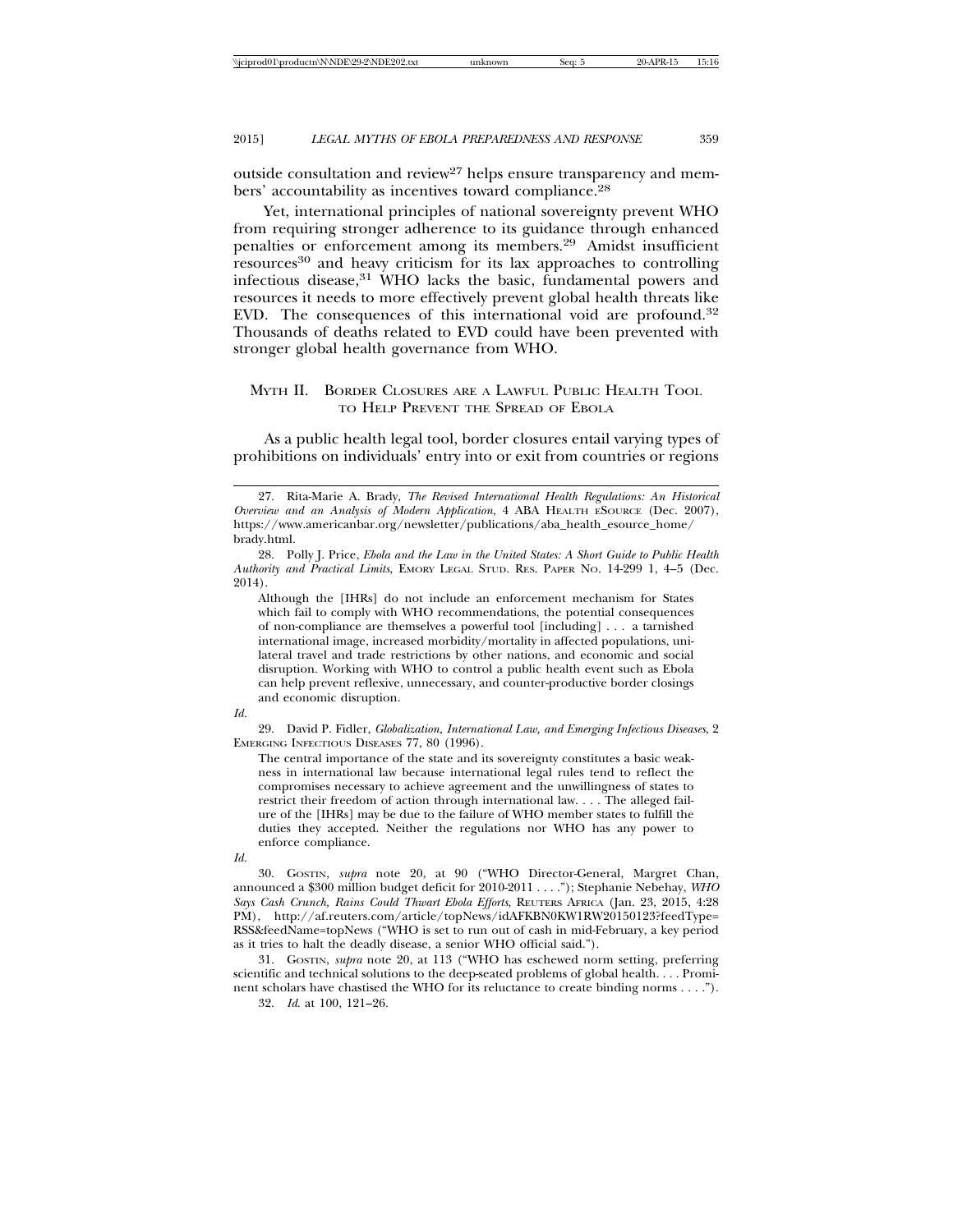via land, air, or water.33 When EVD initially threatened to enter the United States, for example, multiple federal lawmakers on Capitol Hill demanded President Obama employ closure strategies to limit its introduction.34 Despite their historic, common use during infectious disease outbreaks in the past,<sup>35</sup> President Obama and WHO consistently recommended against border closures in response to Ebola.<sup>36</sup> Still, such measures have been used extensively in countries directly impacted by EVD, as well as by those seeking to prevent its importation. On June 11, 2014, Sierra Leone closed its borders with Guinea and Liberia to bolster containment efforts.<sup>37</sup> On July 27, Liberia closed all but three of its border entry points to screen travelers for EVD.<sup>38</sup> Guinea closed its borders on August 9, 2014 immediately after WHO declared a PHEIC.<sup>39</sup> Senegal closed its land borders with Guinea and air borders with Nigeria, Sierra Leone, and Liberia.40 As of late October 2014, several countries, including Canada<sup>41</sup> and Australia, <sup>42</sup>

35. *See CDC Telebriefing on Ebola Outbreak in West Africa*, U.S. CTRS. FOR DISEASE CON-TROL & PREVENTION (July 28, 2014, 2:30 PM), http://www.cdc.gov/media/releases/2014/ t0728-ebola.html; Drew Hinshaw & Betsy Mckay, *West Africa Strains to Contain Ebola Virus*, WALL ST. J. (July 29, 2014, 2:45 PM), http://online.wsj.com/articles/liberia-shuts-bordersamid-ebola-outbreak-1406568519; *Influenza Pandemic in Australia 1918-19, Melbourne Statistics*, AUSTRALIAN POSTAL HIST. & STAT., http://www.auspostalhistory.com/articles/ 1123.php (last visited Oct. 31, 2014); Sue Chan, *China Blocks Borders Over SARS*, CBS NEWS (May 2, 2003, 4:49 PM), http://www.cbsnews.com/news/china-blocks-borders-over-sars; Kate Saunders, *Tibet Border with Nepal Closed to Prevent Spread of SARS*, PHAYUL.COM (Apr. 27, 2003, 10:30 AM), http://www.phayul.com/news/article.aspx?id=4104&t=1; Michael Wines, *The SARS Epidemic: Moscow; Russia Urges Travel Limit On Suspicion Of SARS Case*, N.Y. TIMES (May 9, 2003), http://www.nytimes.com/2003/05/09/world/the-sars-epidemicmoscow-russia-urges-travel-limit-on-suspicion-of-sars-case.html.

36. WORLD HEALTH ORG., TRAVEL AND TRANSPORT RISK ASSESSMENT: INTERIM GUI-DANCE FOR PUBLIC HEALTH AUTHORITIES AND TRANSPORT SECTOR (2014), *available at* http:/ /www.who.int/ith/updates/20140421/en/; *No US Travel Ban Over Ebola – Obama*, BBC NEWS (Oct. 18, 2014, 10:28 AM), http://www.bbc.com/news/world-us-canada-29674514 ("US President Barack Obama has ruled out imposing a travel ban on Ebola-hit countries of West Africa.").

- 37. Fofana, *supra* note 4.
- 38. Sirleaf, *supra* note 6.
- 39. Samb, *supra* note 3.
- 40. *Travel Restrictions, Flight Operations and Screening*, *supra* note 5.

41. Ralph Ellis, *Canada to Stop Processing Visas from Ebola Hot Spots in West Africa*, CNN (Oct. 31, 2014, 6:05 PM), http://www.cnn.com/2014/10/31/world/world-ebola-out break.

42. Euan McKirdy, *Australia Instigates Ebola-Prompted Ban on Travel from West Africa*, CNN (Oct. 28, 2014, 3:57 PM), http://www.cnn.com/2014/10/28/world/asia/australiaimmigration-policy-ebola/.

<sup>33.</sup> *Security Message for U.S. Citizens: Dakar (Senegal), Border Closures Due to Ebola Virus Disease*, OVERSEAS SEC. ADVISORY COUNCIL (Aug. 25, 2014), https://www.osac.gov/pages/ ContentReportDetails.aspx?cid=16206.

<sup>34.</sup> Patricia Zengerle & Roberta Rampton, *In U.S. Congress, Republicans Step Up Demands for Ebola Travel Ban*, REUTERS (Oct. 16, 2014, 5:33 PM), http://www.reuters.com/ article/2014/10/16/us-health-ebola-usa-politics-idUSKCN0I52TE20141016 ("Republican lawmakers . . . ramp[ed] up their demands that President Barack Obama impose new restrictions on travel from countries ravaged by [Ebola].").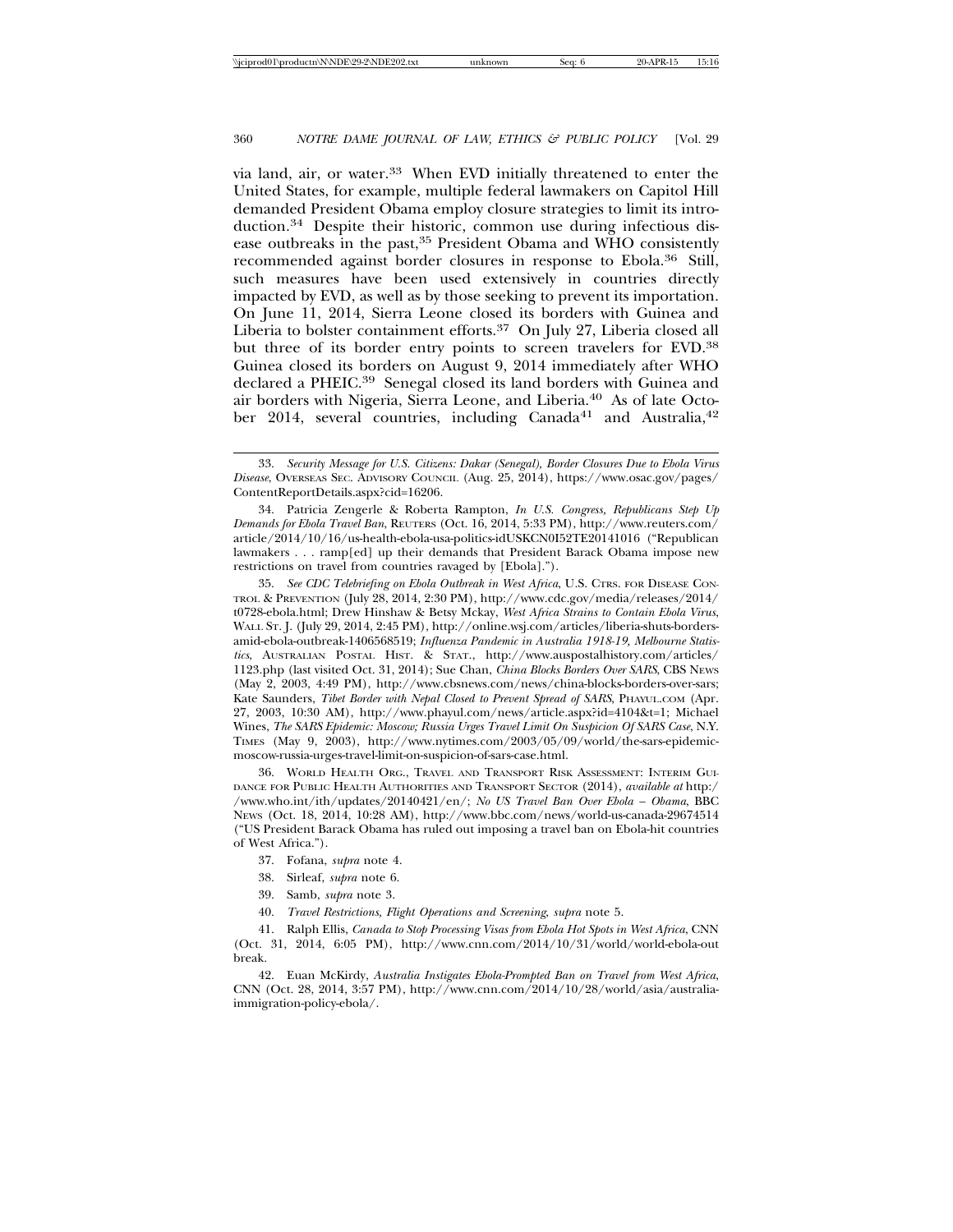stopped issuing visas to persons from the regions most affected by  $EVD<sup>143</sup>$ 

Temporary border closures have the potential to derail the flow of Ebola cases into a country, but they can also limit importation of HCWs,<sup>44</sup> food, and medical supplies to needed areas,<sup>45</sup> effectively cutting off impacted regions in contravention to human rights protections.46 Without sufficient enforcement (which can be nearly impossible to assure especially between adjacent countries sharing significant land boundaries), border closures may be easily evaded and rendered useless in controlling the spread of infectious diseases.<sup>47</sup> Even if border closures and related flight restrictions delay the spread of infectious disease, they do not eliminate the risk of spread entirely.<sup>48</sup> If the objective of border closures is to stop the flow of disease to protect communities, the effect more often is merely to slow it down through measures that carry significant collateral public health harms to affected populations.

## MYTH III. THE THREAT OF EBOLA CONSTITUTED A PUBLIC HEALTH EMERGENCY IN THE UNITED STATES

Judging from many Americans' initial reactions to the domestic presence of EVD in late September 2014, fueled in large part by the media, one may rightfully presume the country was in a full state of emergency. Members of Congress, state governors and legislators, and others called on President Obama and his administration to scale up EVD response efforts after the arrival of the first domestic case.49 Presi-

45. Miller, *supra* note 12.

46. Marcelo Giugale, *The Economic Impact of Ebola*, WORLD POST (last updated Dec. 8, 2014 5:59 AM), http://www.huffingtonpost.com/marcelo-giugale/the-economic-impactof-eb\_b\_5951458.html.

47. Tom Odula & Lynsey Chutel, *Africa Stems Ebola Via Border Closings, Luck*, YAHOO NEWS (Oct. 17, 2014, 7:15 AM), http://news.yahoo.com/africa-stems-ebola-via-borderclosings-luck-182548855.html; Charlotte Alter, *Liberia Closes Borders to Curb Ebola Outbreak*, TIME (July 28, 2014), http://time.com/3046012/liberia-border-ebola/.

48. In 2006, researchers used a large-scale epidemic simulation to examine potential intervention options to address a novel influenza outbreak in Great Britain or the United States. *See* Neil M. Ferguson et al., *Strategies for Mitigating an Influenza Pandemic*, 442 NATURE 448, 449 (2006). Researchers found that border restrictions, even if 99.9% effective, may delay the peak of the United States pandemic by six weeks, but would not prevent the spread entirely. *Id*. Another study examined the spread of flu following flight restrictions due to the 9/11 terrorist attacks. John S. Brownstein et al., *Empirical Evidence for the Effect of Airline Travel on Inter-Regional Influenza Spread in the United States*, 3 PLOS MED. 1826, 1826 (2006). The peak date of 2001–2002 flu season in the United States was delayed by approximately one month, an effect not seen in France where flight restrictions were not imposed. *Id.* at 1829–30, 1832.

49. Gregory Korte, *Special Report: America's Perpetual State of Emergency*, USA TODAY (Oct. 23, 2014, 9:11 AM), http://www.usatoday.com/story/news/politics/2014/10/22/

<sup>43.</sup> *Travel Restrictions, Flight Operations and Screening*, *supra* note 5 (Australia, Belize, Canada, and Guyana suspended issuance of visas to individuals from Ebola-infected countries).

<sup>44.</sup> Heidi Vogt, *Travel Restrictions Hamper African Medical Staff in Ebola Fight*, WALL ST. J. (Oct. 24, 2014, 12:44 AM), http://online.wsj.com/articles/travel-restrictions-hamper-african-medical-staff-in-ebola-fight-1414086147.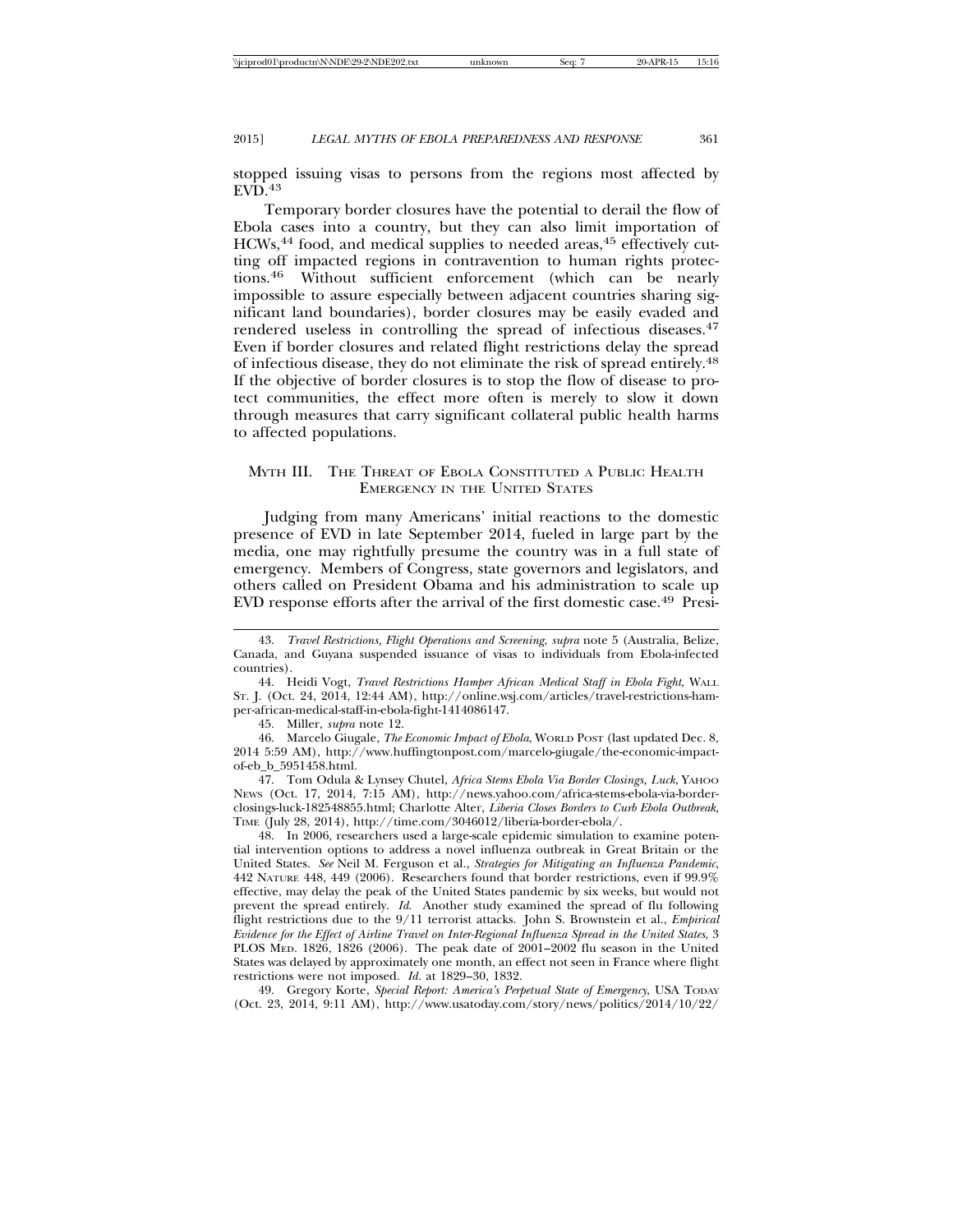dent Obama responded in part by classifying the international and domestic threat of EVD as a national security priority.<sup>50</sup> Still, despite the declaration of a PHEIC by WHO, neither President Obama<sup>51</sup> nor Secretary Sylvia Burwell of the U.S. Department of Health and Human Services ("DHHS") declared a national public health emergency in response to EVD. Secretary Burwell has the legal authority to make this declaration unilaterally, although typically it is issued with presidential input and assent.52 Unlike her predecessor, DHHS Secretary Kathleen Sebelius, who authorized a state of public health emergency for months in response to the H1N1 influenza pandemic in 2009–2010,53 Burwell has not followed a similar route.<sup>54</sup> Instead, she issued a very limited

president-obama-states-of-emergency/16851775/; Arlette Saenz & John Parkinson, *4 Things Some DC Lawmakers Want Obama to Do About Ebola*, ABC NEWS (Oct. 17, 2014, 12:02 PM), http://abcnews.go.com/blogs/politics/2014/10/4-things-some-dc-lawmakers-wantobama-to-do-about-ebola/.

Sen. Ted Cruz, R-Texas, thinks congressional leaders should call Congress back to Washington for an emergency session to examine a temporary Ebola travel ban. "The top priority should be to protect health and safety of American citizens," Cruz said on Fox News Thursday night. "We need to do more, we're not doing enough. If the president won't act, then Congress should reconvene and Congress should act to protect the American people."

*Id.*

50. *See, e.g*., Gregg Jarrett, *If Obama Thinks Ebola is a 'National Security Priority,' Why No Travel Ban?*, FOX NEWS (Oct. 3, 2014), http://www.foxnews.com/opinion/2014/10/ 03/if-obama-thinks-ebola-is-national-security-priority-why-no-travel-ban/. ("President Obama declared the Ebola outbreak a 'national security priority.' That was three weeks ago. Yet, he has failed to treat it as such."); Connor Adams Sheets, *Obama: Ebola Outbreak A 'National Security Threat' With 'Low Margin For Error'*, INT'L BUS. TIMES (Oct. 15, 2014, 6:27 PM), http://www.ibtimes.com/obama-ebola-outbreak-national-security-threat-low-margin-error-video-1705773.

President Barack Obama said that the Ebola outbreak is a "national security threat" with "low margin for error" during extended remarks. . . . [Additionally the President noted that ] "it is very important for us to make sure that we are treating this the same way that we would treat any other significant national security threat . . . [a]nd that's why we've got an all-hands-on-deck approach from [the Department of Defense] to public health to our development assistance, our science teams — everybody is putting in time and effort to make sure that we are addressing this as aggressively as possible."

*Id.*

51. Press Briefing, James S. Brady, Office of the Press Sec'y, The White House, Press Briefing by Press Secretary Josh Earnest (Oct. 16, 2014, 1:08 PM), *available at* http://www .whitehouse.gov/the-press-office/2014/10/16/press-briefing-press-secretary-josh-earnest-10162014 (President Obama is not "actively considering [a national health emergency] right now."); Korte, *supra* note 49 (Though he would not rule out the possibility of an emergency declaration in the future, White House Press Secretary Josh Earnest stated that it is "not something that we're actively considering right now.").

52. James G. Hodge, Jr. & Evan D. Anderson, *Principles and Practice of Legal Triage during Public Health Emergencies*, 64 N.Y.U. ANN. SURV. AM. L*.* 249, 259 (2008).

53. *2009 H1N1 Flu Outbreak: Determination that a Public Health Emergency Exists,* PUB. HEALTH EMERGENCY, http://www.phe.gov/emergency/news/healthactions/phe/Pages/ h1n1.aspx (last updated Mar. 22, 2010).

54. Press Briefing, *supra* note 51.

We've had senior officials like Secretary Burwell . . . talk about these kinds of facts [about Ebola]. [A] full understanding of the risk will help people understand why this is something they don't need to be concerned about. [T]he proper way to meet that concern or to address that concern is to make sure they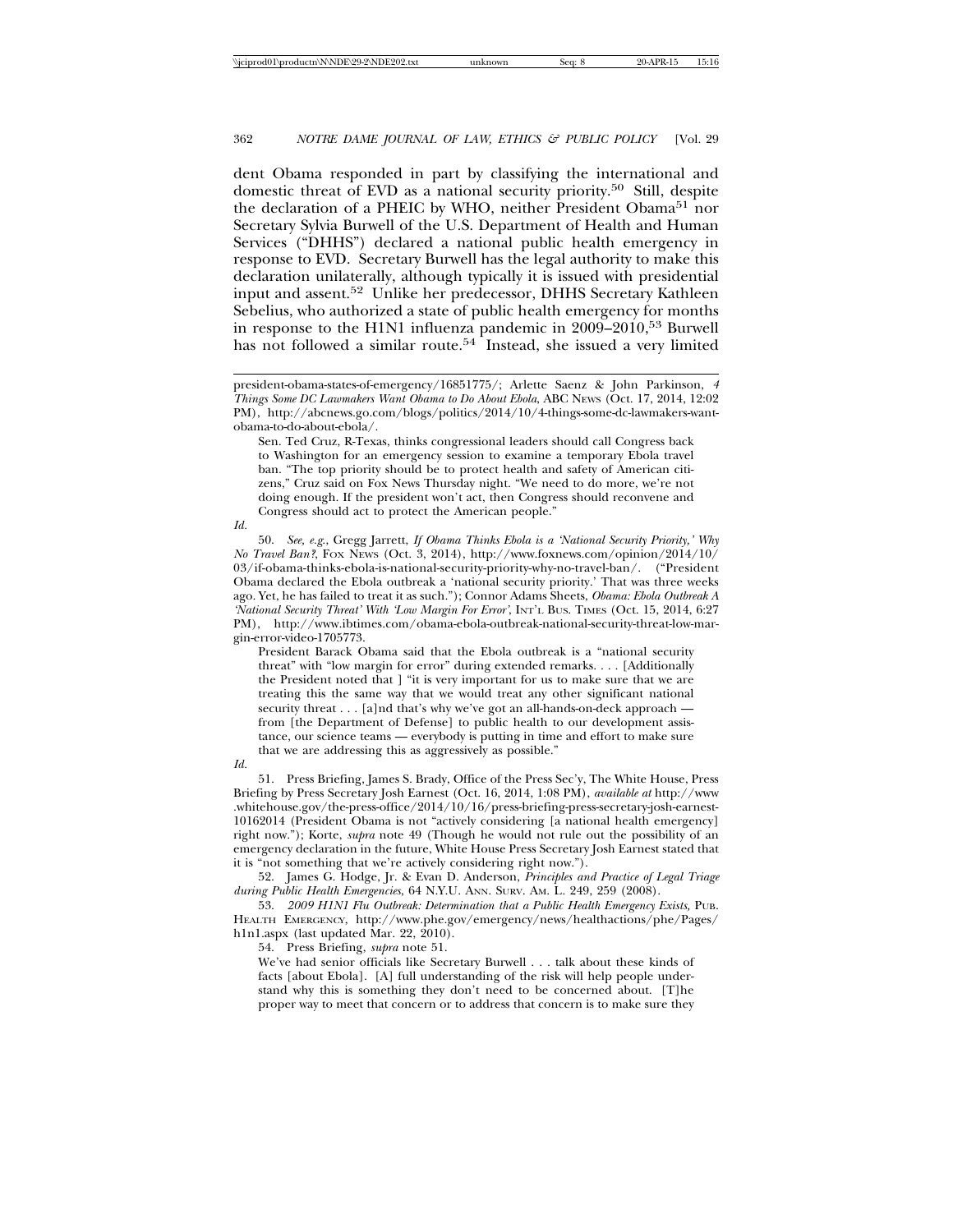declaration on December 9, 2014, under the Public Readiness and Emergency Preparedness ("PREP") Act,<sup>55</sup> in support of the development of Ebola vaccines.<sup>56</sup>

DHHS' failure to declare a public health emergency in response to EVD is curious, but also legally defensible. It is curious because Ebola, like H1N1, is a highly-infectious, killer virus that garnered significant national attention as initial cases arose in the U.S. Unlike the airborne H1N1 flu virus, however, EVD spreads considerably less easily. However, EVD is contagious and lethal even with the availability of modern isolation units and round-the-clock health care services for patients.<sup>57</sup> These epidemiologic facts would seem to support a declaration of a national state of public health emergency from the moment known cases of EVD arose in the States. Similar emergencies have been declared for supposedly lesser threats, including waterborne outbreaks<sup>58</sup> and severe storms.<sup>59</sup> Why was it not declared in this case?

First, public health emergency declarations are typically based on known or imminent threats of substantial harms to the population.<sup>60</sup> A handful of domestic cases of a non-airborne, slowly-spreading condition like EVD does not constitute an imminent threat to the larger population's health. Very few cases of EVD arose domestically, and only two people have died in the U.S. from EVD as of January 30, 2015.61 More people may be at risk of death from measles in the United States from the recent Disneyland outbreak in December 2014 than EVD.<sup>62</sup> Sec-

*Id.*

55. Public Readiness and Emergency Preparedness ("PREP") Act, Pub. L. No. 109- 148, 119 Stat. 2818 (codified at Public Health Service Act, 42 U.S.C. §§ 247d-6d, 247d-6e).

56. Press Release, Sylvia M. Burwell, Sec'y, Dep't of Health & Hum. Serv., Secretary Burwell Issues Declaration under PREP Act to Support Development of Ebola Vaccines (Dec. 9, 2014), *available at* http://www.hhs.gov/news/press/2014pres/12/20141209a .html.

57. *Ebola Spreads Slower, Kills More Than Other Diseases*, WASH. POST (Oct. 14, 2014), http://www.washingtonpost.com/wp-srv/special/health/how-ebola-spreads/ (showing that one person infected with influenza will pass the virus on to 2–6 people while a patient infected with Ebola will, on average, only pass the virus on to 1.5–2 people).

58. Colo. Exec. Order No. D 006 08 (Mar. 21, 2008), http://www.colorado.gov/cs/ Satellite?blobcol=urldata&blobheader=application%2Fpdf&blobkey=id&blobtable=Mun goBlobs&blobwhere=1228626288626&ssbinary=true.

59. Press Release, Mike Leavitt, Sec'y, U.S. Dep't of Health & Hum. Serv., HHS Secretary Declares Public Health Emergency for Louisiana, Texas, Mississippi, and Alabama (Aug. 31, 2008) (on file with DHHS).

60. Hodge & Anderson, *supra* note 52.

61. Lena H. Sun & Brady Dennis, *Death of Second Ebola Patient in U.S. Shows Need for Early, Accurate Tests, Experts Say*, WASH. POST (Nov. 17, 2014), http://www.washingtonpost .com/national/health-science/death-of-second-ebola-patient-in-us-shows-need-for-earlyaccurate-tests-experts-say/2014/11/17 /b114 07 a0-6e84-11e4-893f-86bd390a3340\_story .html.

62. Rosanna Xia, *California Measles Outbreak is Up to 87 Cases in 7 States, Mexico*, L.A. TIMES (Jan. 26, 2015, 5:14 PM), http://www.latimes.com/local/lanow/la-me-ln-californiameasles-outbreak-87-cases-20150126-story.html (documenting the recent Disney measles outbreak has infected 86 people in the U.S., and one person in Mexico); Liz Szabo, *Dis-*

have a full accounting of the facts. I'm not aware of any consideration that currently is underway [related] to the Stafford Act or any sort of national medical emergency.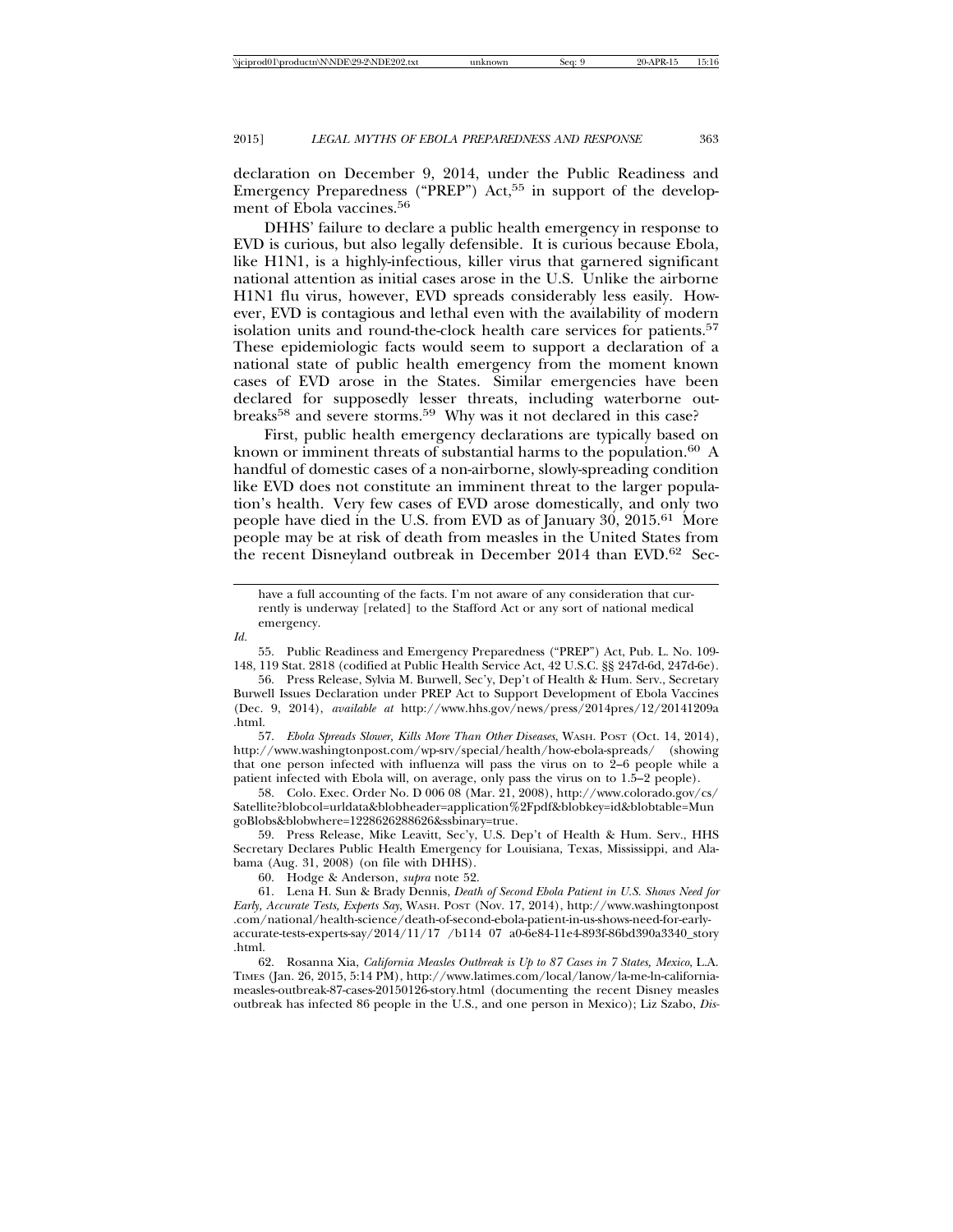ond, neither DHHS nor most states (only Connecticut declared a state of public health emergency) $63$  needed to issue any declaration to implement a plethora of routine public health powers (e.g., education, testing, screening, treatment, quarantine, isolation, closures) to address existing threats of EVD. Absent additional implications of EVD related to resource limitations, DHHS and its subsidiary agencies like CDC, FDA, and the National Institutes of Health can still respond legally. Despite calls for greater national focus on EVD and President Obama's short-lived naming of an internal "Ebola Czar" Ron Klain in October 2014,64 federal, state, and local public health authorities decided appropriately against issuing formal emergency declarations. The perception of EVD as constituting a domestic emergency is fiction; the truth is that public health agencies and officials routinely handle threats like these across the country.

# MYTH IV. THE UNITED STATES PUBLIC HEALTH SYSTEM TOOK A COORDINATED APPROACH IN ADDRESSING EBOLA VIRAL DISEASE

Criticisms of federal public health entities, $65$  and CDC particularly,<sup>66</sup> for failures to prevent all cases of EVD from entering or proliferating in the United States were often grounded in the notion that our

64. Carol E. Lee, *Obama to Name Ron Klain as Ebola Czar*, WALL ST. J., http://www.wsj .com/articles/obama-to-name-ron-klain-as-ebola-czar-1413557184 (last updated Oct. 17, 2014, 3:32 PM).

*neyland Measles Outbreak Continues to Spread*, USA TODAY (Jan. 18, 2015, 3:14 PM), http:// www.usatoday.com/story/news/2015/01/18/disney-measles-spreads/21953767/ (The outbreak has the potential to develop into "one of the worst outbreaks since 1989."); *Complications of Measles*, U.S. CTRS. FOR DISEASE CONTROL & PREVENTION, http://www.cdc .gov/measles /about/complications.html (last updated Nov. 3, 2014) (citing the measles fatality rate in the U.S. as  $1-2$  of every 1,000 children that contract the virus).

<sup>63.</sup> Letter from Dunnel P. Malloy, Governor, State of Connecticut, to the Honorable Denise Merrill, Sec'y of the State, Martin J. Dunleavy, Clerk of the State House of Representatives, & Garey E. Coleman, Clerk of the State Senate (Oct. 7. 2014), *available at* http://www.governor.ct.gov/malloy/lib/malloy/2014.10.07\_Declaration\_of\_Public\_ Health\_Emergency.pdf.

<sup>65.</sup> Michael Grunwald, *How a 'Czar' Fights a Disease*, POLITICO MAG. (Jan. 19, 2015), http://www.politico.com/magazine/story/2015/01/ron-klain-what-the-white-house-didto-fight-ebola-114325\_Page2.html#.VMF4xcY7VUQ; Ali Elkin, *Jeb Bush Criticizes Obama on Ebola, ISIS, Life in General*, BLOOMBERG POLITICS (Oct. 29, 2014, 7:23 AM), http://www .bloomberg.com/politics/articles/2014-10-29/jeb-bush-criticizes-obama-on-ebola-isis-lifein-general; Andrew Siddens, *Panel's G.O.P. Chairman Steps Up Criticism of Ebola Response*, N.Y. TIMES (Oct. 24, 2014), http://www.nytimes.com/2014/10/25/us/politics/administrations-ebola-response-draws-scrutiny-of-house-committee.html; Rebecca Kaplan, *Could the U.S. Have Done More to Prevent Ebola from Arriving?*, CBS NEWS (Oct. 1, 2014, 6:00 AM), http://www.cbsnews.com/news/ebola-could-the-u-s-have-done-more-to-prevent-it-fromarriving/.

<sup>66.</sup> Ron Carucci, *What We Learned from CDC's Handling of Ebola*, CNBC (Nov. 3, 2014, 11:40 AM), http://www.cnbc.com/id/102146727#; Alex Berezow, *CDC Lost Its Ebola Gamble: Column*, USA TODAY (Oct. 24, 2014, 8:37 AM), http://www.usatoday.com/story/ opinion/2014/10/23/cdc-ebola-gamble-public-confidence-trust-truth-not-clueless-czarcolumn/17800077/; Julie Steenhuysen, *U.S. CDC Head Criticized for Blaming 'Protocol Breach' as Nurse Gets Ebola*, REUTERS (Oct. 13, 2014, 7:07 PM), http://www.reuters.com/ article/2014/10/13/us-health-ebola-usa-nurse-idUSKCN0I206820141013.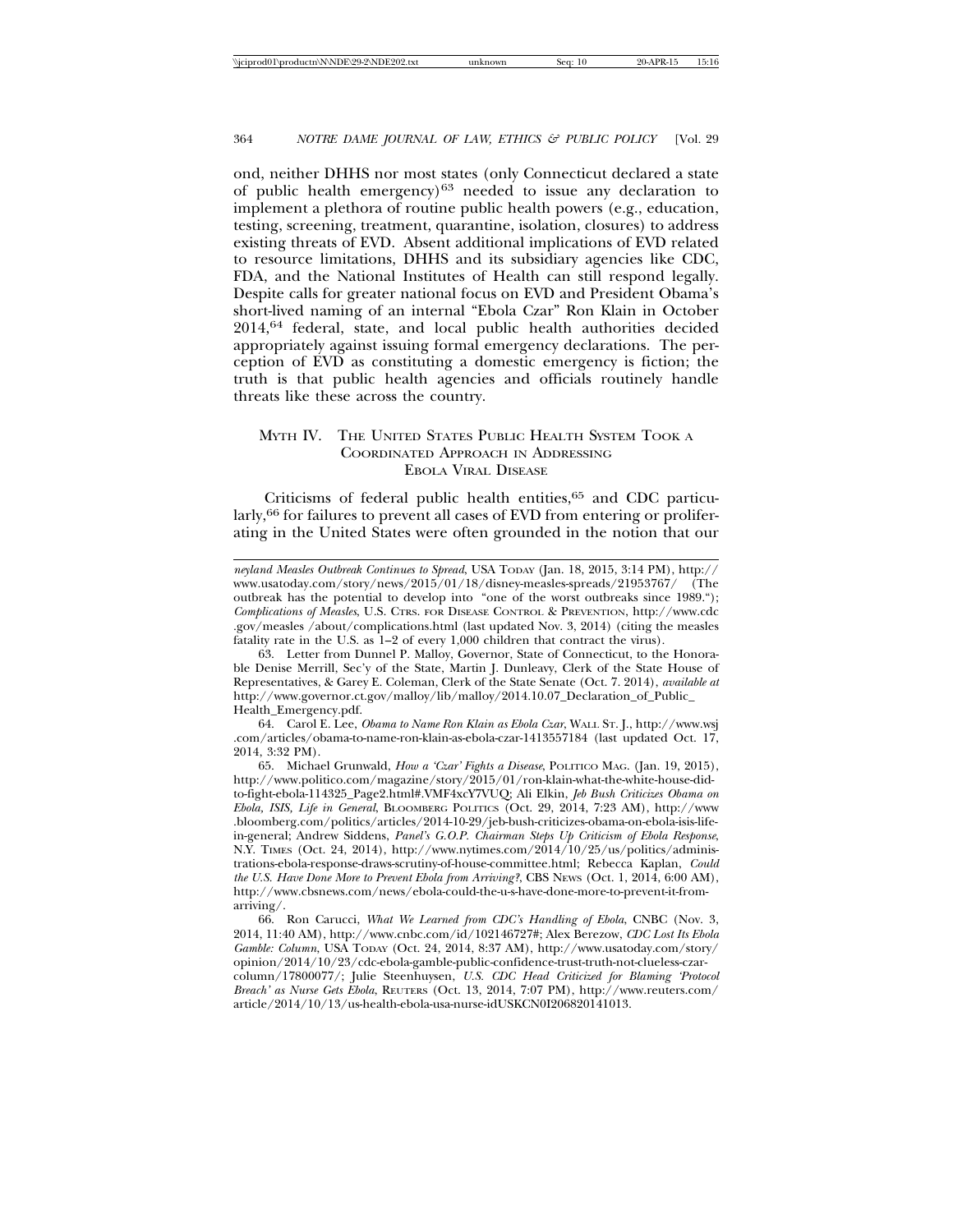national public health system is a well-coordinated, finely-tuned machine. It is not. In our federalist system of government, the powers to protect the public's health are split among varied levels of government. The federal government holds the purse strings for many public health funds, which it doles out largely to state and local governments which historically and contemporaneously hold specific public health powers are historically and contemporaneously vested in state and local governments.67 They are the traditional protectors of the public's health in part because they possess the broadest range of public health powers.68

The responsibility of assuring the nation that EVD was under control fell to federal public health entities like CDC, whose officials were relied on to educate the public on Ebola. Achieving this objective, however, is more so the responsibility of state and local governments working on the frontlines of public health preparedness in concert with doctors, nurses, emergency medical service providers, and other health care entities. Inherent weaknesses of our federalist public health system were revealed through the significant errors in the handling of patient, Thomas Eric Duncan, the first domestic case of EVD at Texas Health Presbyterian Hospital in Dallas, Texas. Multiple gaffes among public health and clinical personnel led to a host of harms, including the subsequent infection of two treating nurses with EVD at the hospital.69 One of the nurses, Nina Pham, subsequently sued her employer alleging an array of public health offenses directly causing her harm.<sup>70</sup> Additional illustrations abound from other failures to apply known, efficacious best practices in emergency preparedness through state or local actors.71 Even when a nationally-coordinated, finely-tuned approach is needed to instill trust in the community against a perceived serious threat like Ebola, it may simply be unattainable.

<sup>67.</sup> JAMES G. HODGE, JR., PUBLIC HEALTH LAW IN A NUTSHELL 31–34 (2013); *see also* Barnini Chakraborty, *As Ebola Fears Spread, States Take Emergency Response into Their Own Hands*, FOX NEWS (Oct. 22, 2014), http://www.foxnews.com/politics/2014/10/22/asebola-fears-spread-states-take-emergency-response-into-their-own-hands/ ("Not satisfied with the federal response, several states are taking the Ebola crisis into their own hands – tapping emergency funds in their budgets, launching treatment units and holding public hearings to stanch the spread of misinformation about the virus.").

<sup>68.</sup> HODGE, *supra* note 67, at 33–34.

<sup>69.</sup> *Ebola: Hospital Mistakes Blamed for US Transmission*, BBC NEWS (Oct. 12, 2014, 4:33 PM), http://www.bbc.com/news/world-us-canada-29590832.

<sup>70.</sup> Jennifer Emily, *Free of Ebola, But Not Fear*, DALLAS MORNING NEWS (Feb. 28, 2015), http://res.dallasnews.com/interactives.nina-pham/.

<sup>71.</sup> James G. Hodge, Jr. et al., *Law, Medicine, and Public Health Preparedness: The Case of Ebola*, 130 PUB. HEALTH REPORTS 1, 1 (2015) (In addition to the initial release of Duncan, leading to the potential spread of EVD until his readmission, one of Duncan's nurses who contracted the disease was allowed to fly on a commercial airline despite the presence of possible symptoms. She was later diagnosed with EVD.).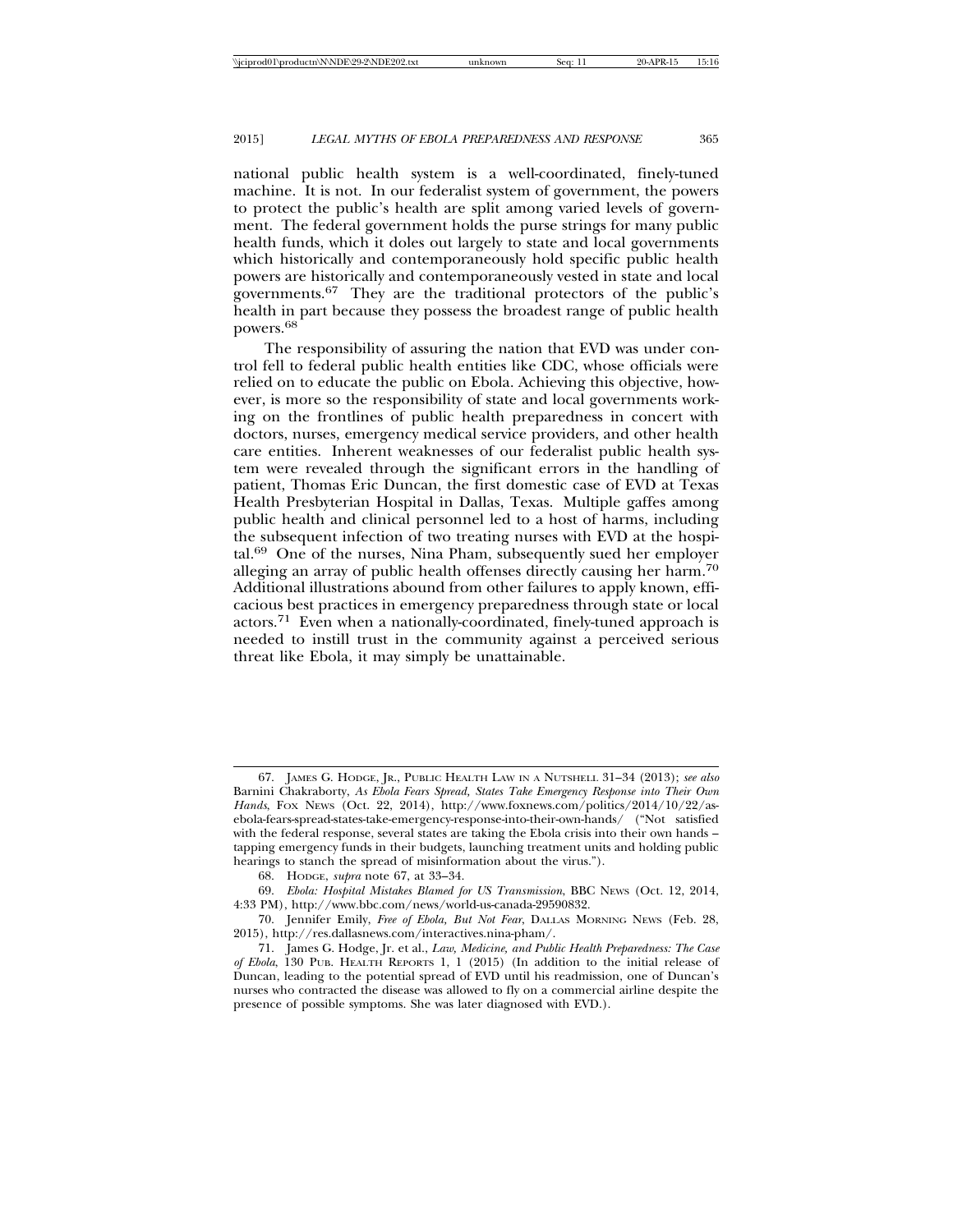# MYTH V. FEDERAL QUARANTINE AND ISOLATION GUIDANCE CONCERNING EBOLA MUST BE CLOSELY FOLLOWED BY STATE AND LOCAL GOVERNMENTS

Perhaps one of the best examples of the limits of national coordination in EVD response arose from the national call for greater clarification on the use of quarantine and isolation powers.<sup>72</sup> These ancient social distancing powers are often conflated, but are in fact distinct. Quarantine refers to the separation of persons exposed to communicable conditions (but not yet known to be infectious) from those not exposed or infectious.<sup>73</sup> Isolation refers to the separation of persons who are infectious with such a condition from those who are not.<sup>74</sup> Thus, a person who may have come into direct contact with bodily fluids of an EVD patient may be quarantined. An actual EVD patient, however, is isolated.

On October 24, 2014, Governors Cuomo (D. New York) and Christie (R. New Jersey) jointly declared their intent to mandatorily quarantine, for up to three weeks, any HCW returning to their respective jurisdictions from treating EVD patients in West Africa.<sup>75</sup> Those determined to have contracted EVD would be isolated and treated. Imposing a limited quarantine on all returning HCWs from Ebola hot zones may seem wise in the interests of protecting the public's health, but it exceeded best practices underlying the use of these powers. As discussed further below, typically quarantine is justified only when one's exposure to a contagious condition is coupled with other indicators of potential infection (e.g., fever, nausea, or known instances of unprotected and direct exposure to EVD). Absent these or other known factors, the wholesale quarantine of HCWs lacks a sufficient public health basis.

After the joint announcement in New York and New Jersey, CDC quickly disseminated its own guidance on the appropriate risk categories and corresponding interventions to justify specific quarantine and isolation measures.76 Providing uniform national guidance would allegedly deter deleterious public health practices among state and local governments. In reality, CDC's guidance was considered and summarily rejected in part by nearly a dozen states, including populous states like California, Florida, New York, and Texas, which set divergent criteria or thresholds for the application of quarantine and isolation in

<sup>72.</sup> JARED P. COLE, CONG. RESEARCH SERV., RL33201, FEDERAL AND STATE QUARAN-TINE AND ISOLATION AUTHORITY (2014), *available at* https://www.fas.org/sgp/crs/ homesec/RL33201.pdf.

<sup>73.</sup> HODGE, *supra* note 67, at 94.

<sup>74.</sup> Lawrence O. Gostin & Benjamin E. Berkman, *Pandemic Influenza: Ethics, Law, and the Public's Health*, 59 ADMIN. L. REV. 121, 171 (2007).

<sup>75.</sup> Cuomo & Christie Press Release, *supra* note 8.

<sup>76.</sup> *Epidemiologic Risk Factors to Consider When Evaluating a Person for Exposure to Ebola Virus*, U.S. CTRS. FOR DISEASE CONTROL & PREVENTION, http://www.cdc.gov/vhf/ebola/ exposure/risk-factors-when-evaluating-person-for-exposure.html (last updated Nov. 28, 2014).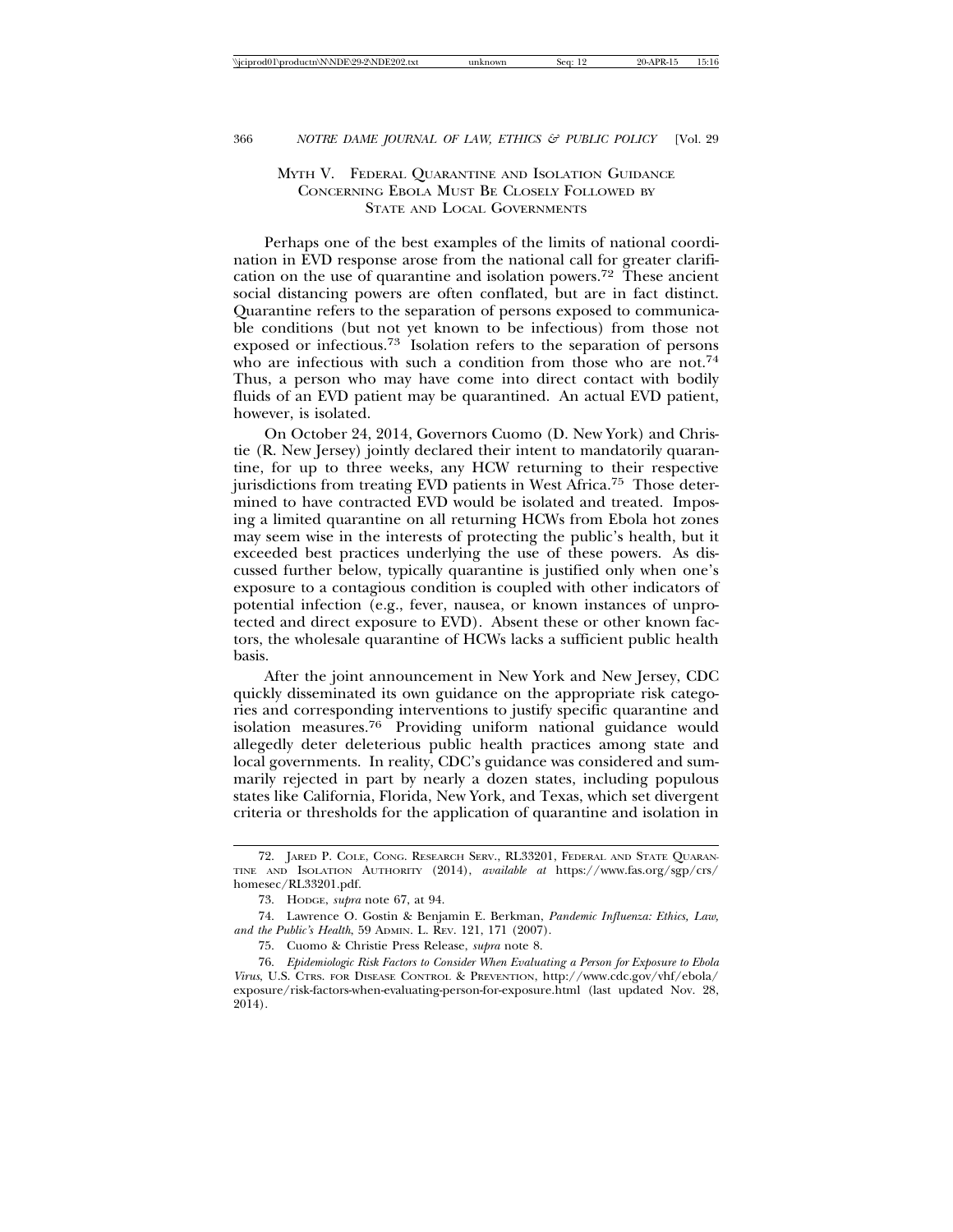their jurisdictions.77 Media and others questioned how states could fail to follow CDC guidance.<sup>78</sup> It is quite easy. Outside the context of a federally-declared emergency or the existence of a federal funding stream for which state adherence is tied to federal conditions via the constitutional spending powers,79 state public health authorities generally do not have to follow CDC guidance. They are entitled to go their own way consistent with their sovereign public health legal powers, as demonstrated further in the myth below.

# MYTH VI. MANDATORY QUARANTINE OF HEALTH CARE WORKERS FROM EBOLA "HOT ZONES" IS LAWFUL AND ESSENTIAL

On Friday, October 24, 2014, New Jersey Governor Christie determined that nurse Kaci Hickox must be quarantined.80 Hickox had tested positive with an elevated fever via screening at the Newark International Airport where she returned from multiple weeks abroad treating EVD patients in Sierra Leone. In collaboration with state public health authorities and amidst a developing media circus just about a week prior to his re-election, Governor Christie ordered Hickox to remain in a hastily-built tent located adjacent to University Hospital in Newark. For over 60 hours, Hickox was physically separated from family, friends, and her lawyer behind a canvas tent with plastic windows while being monitored regularly for additional signs of Ebola infection.<sup>81</sup>

When no additional symptoms surfaced and she threatened to sue, Hickox was allowed on Monday, October 27, to return to her residence in her native state of Maine which she shared with her boyfriend.<sup>82</sup>

81. *Id.*

<sup>77.</sup> JAMES G. HODGE, JR., NETWORK PUB. HEALTH L., EMERGENCY LEGAL PREPARED-NESS CONCERNING EBOLA: A PRIMER (2014), *available at* https://www.networkforphl.org/ \_asset/dzf8u4/Ebola-Outbreak-2014—-Network-Overview.pdf (these states include CA, FL, GA, IL, IN, LA, ME, MD, NH, NJ, NY, OH, TX, VA).

<sup>78.</sup> Philip M. Boffey, *C.D.C. Ebola Guidelines Aren't Good Enough for Some States*, N.Y. TIMES (Oct. 30, 2014, 4:35 PM), http://takingnote.blogs.nytimes.com/2014/10/30/c-d-cebola-guidelines-arent-good-enough-for-some-states/ (noting that while CDC "hoped that its rules would head off the confusion resulting from separate state-by-state policies" eleven states still released diverging guidelines within one week of the release of the CDC guidance); Toluse Olorunnipa & Angela Greiling Keane, *White House Says States Can't be Forced to Follow CDC*, ILL. NEWS, http://ilinnews.com/white-house-says-states-cant-beforced-to-follow-cdc/ (last visited Feb. 23, 2015).

<sup>79.</sup> HODGE, *supra* note 67, at 111–14; Nat'l Fed'n of Indep. Bus. v. Sebelius, 132 S. Ct. 2566 (2012) (holding that a statutory provision providing DHHS Secretary authority to penalize States choosing not to participate in the Act's expansion of Medicaid program exceeded Congress' spending power); South Dakota v. Dole, 483 U.S. 203 (1987) (holding that a statute conditioning receipt of select highway funds on adoption of minimum drinking age is valid use of Congress' spending power).

<sup>80.</sup> Anemona Hartocollis & Emma G. Fitzsimmons, *Tested Negative for Ebola, Nurse Criticizes Her Quarantine*, N.Y. TIMES (Oct. 25, 2014), http://www.nytimes.com/2014/10/ 26/nyregion/nurse-in-newark-tests-negative-for-ebola.html?\_r=0.

<sup>82.</sup> Liz Robbins, Michael Barbaro & Marc Santora, *Unapologetic, Christie Frees Nurse From Ebola Quarantine*, N.Y. TIMES (Oct. 27, 2014), http://www.nytimes.com/2014/10/ 28/nyregion/nurse-in-newark-to-be-allowed-to-finish-ebola-quarantine-at-home-christiesays.html.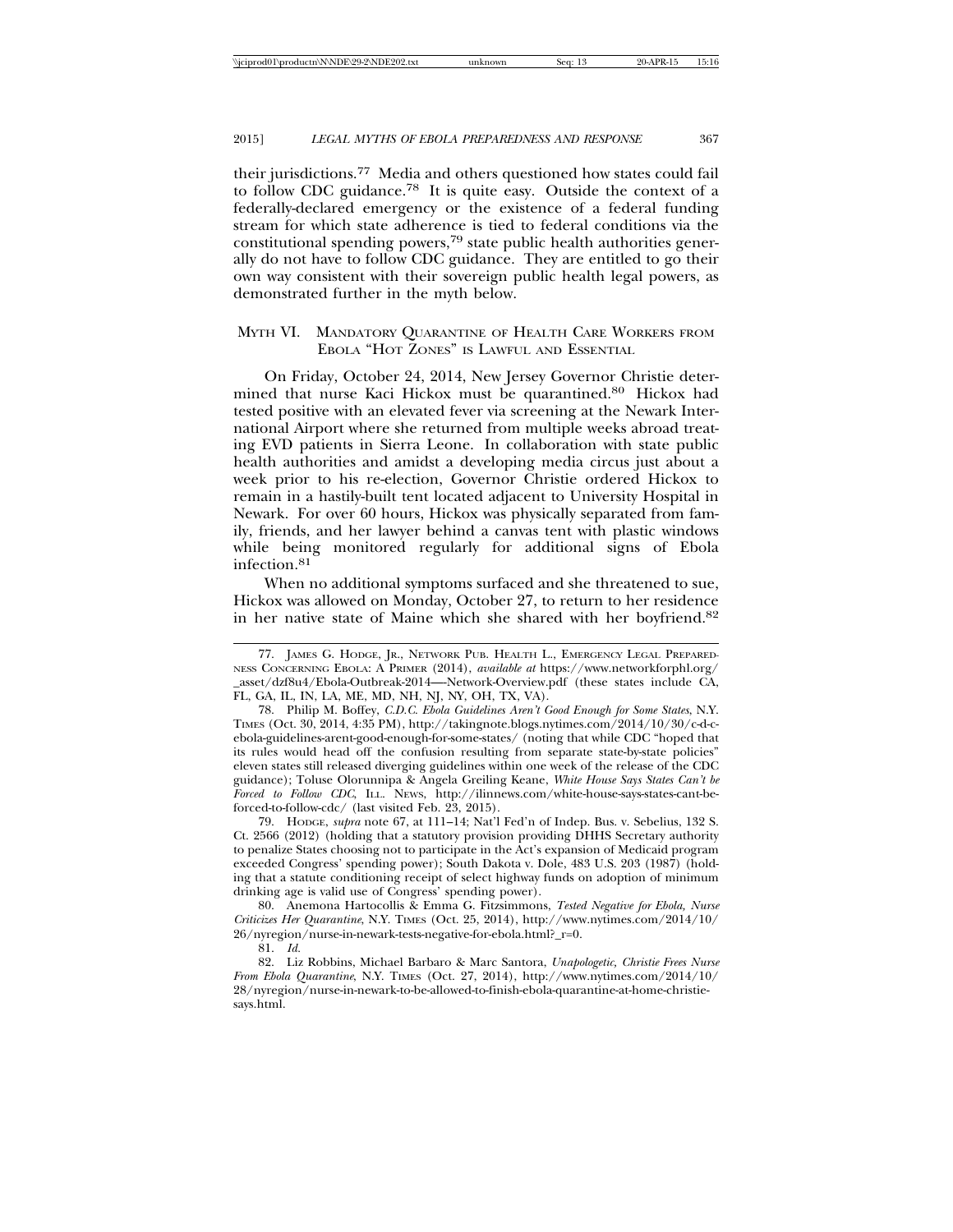Health and law enforcement officials closely monitored them both. Maine Governor Paul LePage and Health Commissioner Mary Mayhew promptly attempted to impose a mandatory 21-day "home quarantine" court order<sup>83</sup> on Hickox after she and her boyfriend left the house to take a bike ride.<sup>84</sup> The proclaimed basis for the order extended from the significant need to protect the community's health from the specter of Ebola tied to Hickox and other HCWs. After a similarly-situated HCW, Dr. Craig Spencer, was determined to be EVD positive just 24 hours after roaming around varied destinations in New York City,<sup>85</sup> Maine's limited quarantine against Hickox seemed necessary and legitimate from a public health perspective.

The only problem is that use of quarantine powers in this case was unlawful. On October 31, 2013, a district court judge found in *State of Maine Department of Health and Human Services v. Hickox*86 that the State lacked "clear and convincing evidence" that Hickox posed sufficient risks to the community to support its mandatory quarantine.<sup>87</sup> Hickox's initial high temperature reading at the airport proved to be an anomaly. She evinced no further symptoms of EVD from that moment forward. Lacking any additional proof of harm related to Hickox, who promised public health authorities to continue to self-monitor her condition until the end of the incubation period, her quarantine was unnecessary and thus unlawful.<sup>88</sup>

86. Mayhew Temporary Order, *supra* note 83, at 2.

<sup>83.</sup> Mayhew v. Hickox, No. FORDC-CV-2014-36, 2014 U.S. Dist. (D. Maine Oct. 31, 2014) (temporary order), *available at* http://www.courts.maine.gov/news\_reference/high \_profile/hickox/temporary\_order.pdf [hereinafter Mayhew Temporary Order]

<sup>84.</sup> Jennifer Levitz, *Nurse Defies Ebola Quarantine in Maine*, WALL ST. J. (last updated Oct. 30, 2014, 7:13 PM), http://www.wsj.com/articles/nurse-defies-ebola-quarantine-inmaine-takes-a-bike-ride-1414678589.

<sup>85.</sup> Faith Karimi, *From Guinea to the U.S.: Timeline of First Ebola Patient in New York City*, CNN (Oct. 25, 2014, 1:00 AM), http://www.cnn.com/2014/10/24/health/new-yorkebola-timeline/; *see also* Grunwald, *supra* note 65 ("The case of Dr. Craig Spencer in New York was a big learning moment for people. You had someone come back, an American citizen doing heroic work in West Africa. He had Ebola. He came back to New York, he rode the subway, he went bowling, he ate out, he spent time with his fiancée and friends. He was quickly identified and treated superbly at Bellevue Hospital. And the bottom line was: No one but Craig Spencer got Ebola. Not the people who rode the subway with him, not the people who bowled with him, not his friends, not the courageous doctors and nurses who treated him. Nobody got Ebola.").

<sup>87.</sup> *Id.*

<sup>88.</sup> *Contra* In re Washington, 735 N.W.2d 111, 114 (Wis. 2007). A homeless woman with TB who failed to adhere to directly-observed therapy was jailed because she posed a threat to the public's health. The Wisconsin Supreme Court upheld her confinement because the jail was "a place where proper care and treatment [would] be provided [and] the spread of disease [would] be prevented," with no less restrictive means available. *Id.; see also* City of New York v. Antoinette, 630 N.Y.S.2d 1008 (N.Y. Sup. Ct. 1995) (allowing forcible detention of person with active TB in hospital based on clear and convincing evidence that detention was necessary); HODGE, *supra* note 67, at 85–86.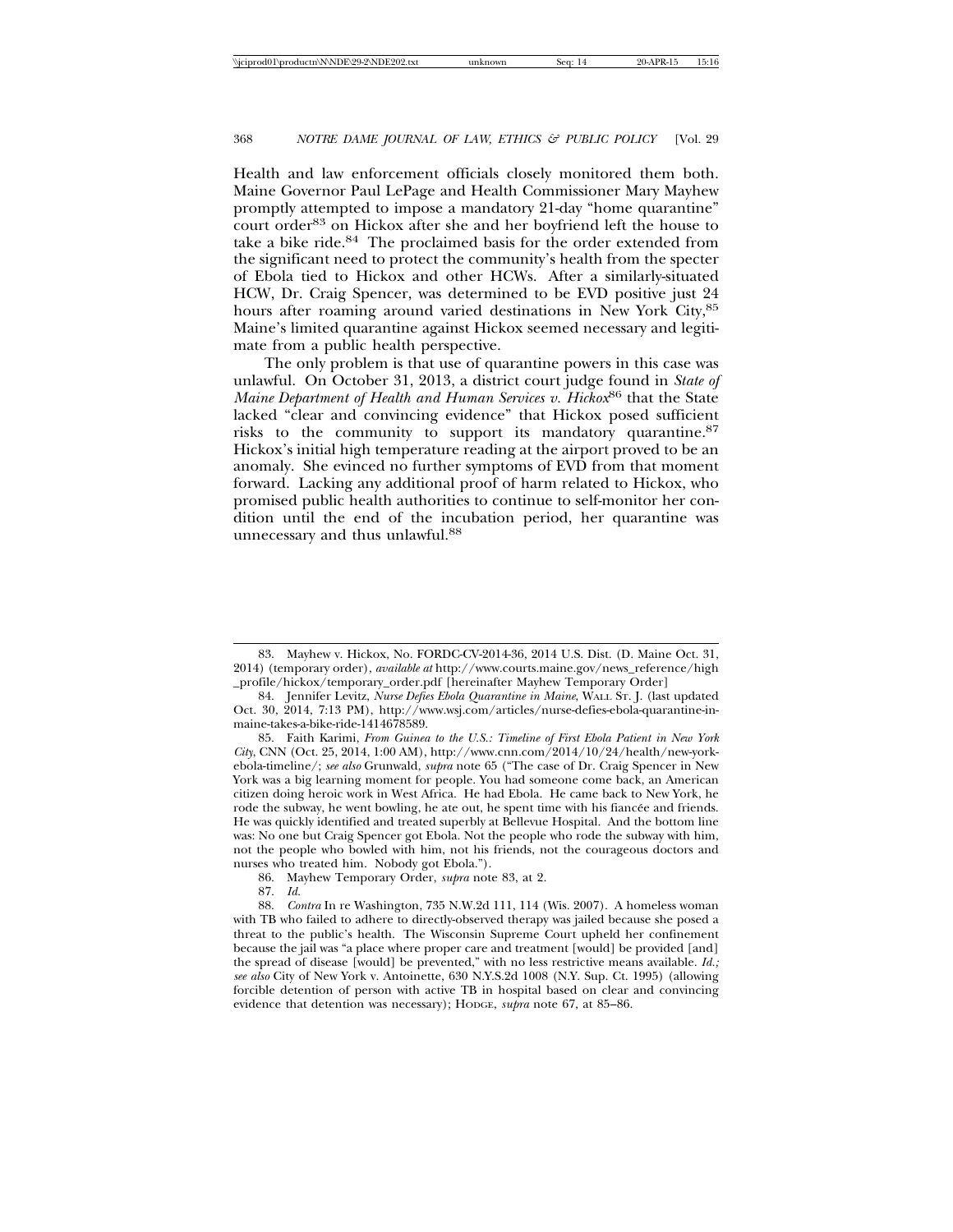# MYTH VII. AIRPORT SCREENING PRACTICES ARE EFFICACIOUS IN DETECTING AND PREVENTING IMPORTATION OF EBOLA CASES

The Hickox case leads nicely into another myth of public health legal preparedness for EVD surrounding the use of airport screening practices. Facing political pressure from Congress and intense media scrutiny, the federal government announced on October 8, 2014 that enhanced screening for EVD would be conducted at five domestic airports that receive nearly all of the passengers arriving from Sierra Leone, Liberia, and Guinea (albeit indirectly following other international flights).89 Additional countries like Mali were later added (and then removed) from the list. $90$  Even though these passengers were screened for EVD just hours before prior to getting on board their destination flights from West Africa, federal agents escorted these passengers on arrival in the United States to a designated area, took their temperature with a noncontact thermometer, observed them for other symptoms, and inquired about their health and exposure history.<sup>91</sup> Anyone fitting a risk profile, like Hickox, was subjected to further evaluation by CDC health officers who eventually handed thousands of high risk passengers off to state or local public health agents for additional monitoring for up to three weeks (depending on the length of the passengers' stay).<sup>92</sup>

Airport entry screening for EVD represented the first time in modern recollection that fever monitoring was used nationally to detect and

90. *Enhanced Airport Entry Screening to End for Travelers from Mali to the United States*, U.S. CTRS. FOR DISEASE CONTROL & PREVENTION, http://www.cdc.gov/media/releases/ 2015/p0105-enhanced-airport-screening.html (last updated Jan. 5, 2015).

91. *Fact Sheet: Screening and Monitoring Travelers to Prevent the Spread of Ebola*, U.S. CTRS. FOR DISEASE CONTROL & PREVENTION, http://www.cdc.gov/vhf/ebola/travelers/ ebola-screening-factsheet.html (last updated Jan. 6, 2015).

92. Grunwald, *supra* note 65 ("[The federal government] pursued something we've never done before, which is to identify who starts traveling there, and when they come to America, the customs officer who processes their passport has identified them in advance, is looking for that person, sends them to a screening facility that we've got at the five airports where we funnel all these passengers. Then, CDC experts take their temperatures, identify if they have any risks [and what] . . . their activities have been in West Africa. They assign each individual a unique identifying number, hand them a 30-day cell phone, and then we communicate that information directly to [state or local] public health authorities, so we can track that person every day for the first 21 days in the county, make sure we get their temperature twice a day, find them if we need to find them and get them quickly to the right hospital if they turn out to be sick. And that monitoring and tracking system has been the backbone of what's protected the country from further Ebola cases.").

<sup>89.</sup> *Enhanced Ebola Screening to Start at Five U.S. Airports for All People Entering U.S. from Ebola-Affected Countries*, U.S. DEP'T OF HOMELAND SEC. (Oct. 8, 2014), http://www.dhs.gov/ news/2014/10/08/enhanced-ebola-screening-start-five-us-airports-all-people-entering-usebola. Additional screening practices at U.S. borders were also conducted as part of this strategy to detect and deter incoming cases. *See, e.g.*, Murphy Woodhouse, *13 African Travelers Screened for Ebola at Nogales Ports*, NOGALES INT'L (Jan. 8, 2015, 4:27 PM), http://www .nogalesinternational.com/news/african-travelers-screened-for-ebola-at-nogales-ports/ article\_da6e8aee-978d-11e4-a821-579889ab2466.html (noting that additional Ebola screening at land ports is required if federal Border Patrol officers have "reason to believe (a person) has been present in Liberia, Sierra Leone or Guinea in the preceding 21 days").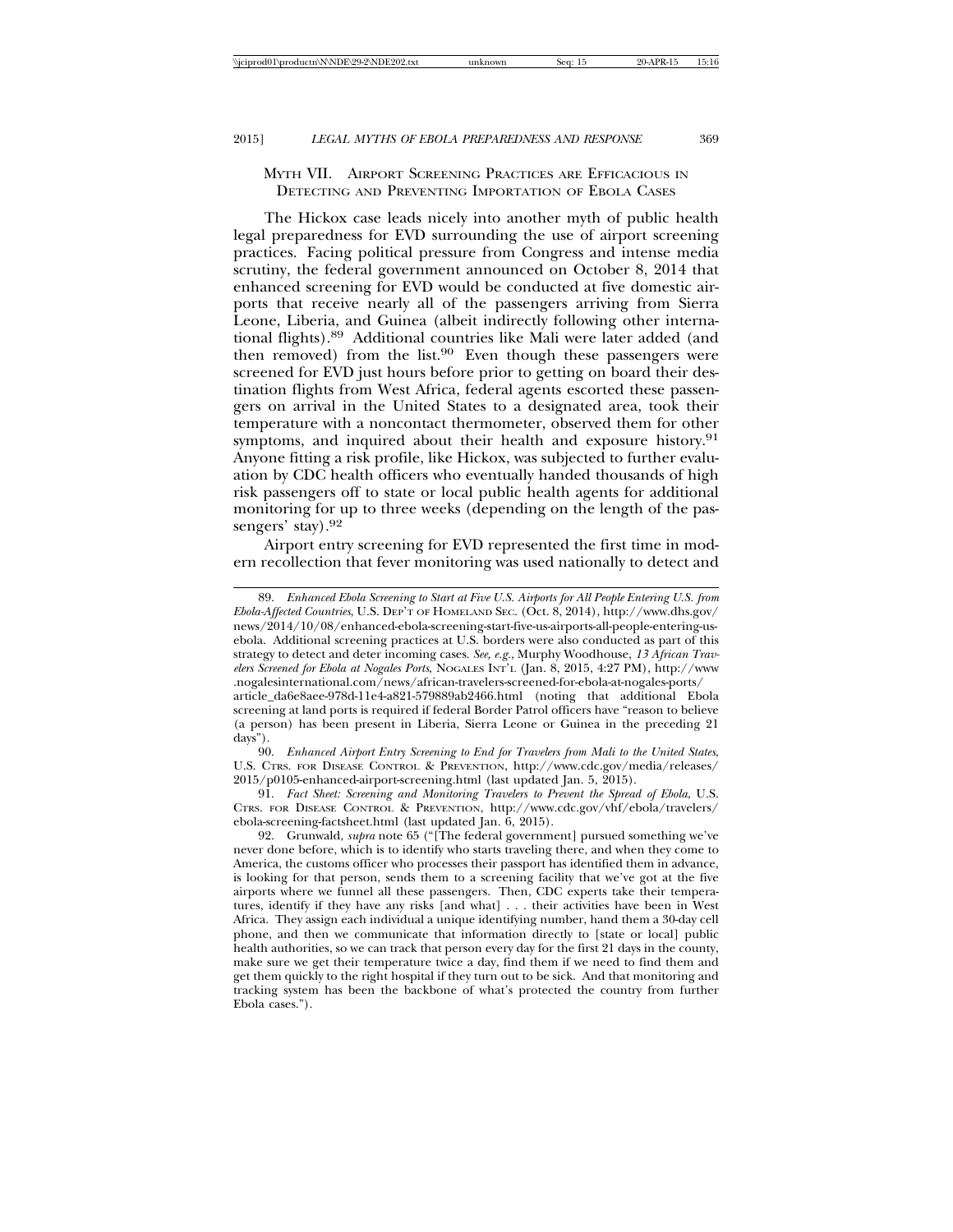deter persons arriving to the United States with an infectious condition.<sup>93</sup> While purportedly lawful,<sup>94</sup> these screening procedures are also wasteful, specious, and harmful to the public's health. They are wasteful in the sense that no known American patient with Ebola to date has been identified through these practices.<sup>95</sup> They are specious to the extent they do not materially improve border security against Ebola because they are prone to false positives (e.g., Hickox) and evasion (e.g., Duncan lied about his exposure to EVD during his exit screening in Liberia).96 Such screening practices have the potential to harm the public's health by driving EVD cases underground or across borders in ways that cannot be detected.<sup>97</sup>

# MYTH VIII. EXPERIMENTAL TESTS, VACCINES, AND DRUGS ARE LAWFULLY USED TO COMBAT EBOLA VIRAL DISEASE

As a global leader in pharmaceutical research and development, surely some U.S. company has developed a test, vaccine, or drug that is efficacious and available to detect, deter, or treat EVD. This may be true, but the extent to which these experimental resources may be authorized for use is more myth than fact. There are many lawful avenues for approval of experimental tests, vaccines, and drugs through FDA. Yet significant legal hoops and limitations on the use of these options restrict the numbers of tests, vaccines, and drugs that may pro-

95. Szabo, *supra* note 15.

96. Norimitsu Onishi & Marc Santora, *Ebola Patient in Dallas Lied on Screening Form, Liberian Airport Official Says*, N.Y. TIMES (Oct. 2, 2014), http://www.nytimes.com/2014/ 10/03/world/africa/dallas-ebola-patient-thomas-duncan-airport-screening.html; *Non-Contact Temperature Measurement Devices: Considerations for Use in Port of Entry Screening Activities*, U.S. CTRS. FOR DISEASE CONTROL & PREVENTION (Aug. 22, 2014), *available at* http:// wwwnc.cdc.gov/travel/pdf/ebola-non-contact-temperature-measurement-guidance.pdf.

97. Sharon Begley, *Prescription for Avoiding Ebola Airport Screening: Ibuprofen*, REUTERS (Oct. 3, 2014, 1:17 AM), http://www.reuters.com/article/2014/10/03/us-health-ebolascreening-idUSKCN0HS09J20141003 ("People who contract Ebola in West Africa can get through airport screenings and onto a plane with a lie [on airport questionnaires] and a lot of ibuprofen [to reduce fever]. . . .").

<sup>93.</sup> Sabrina Tavernise, *Newly Vigilant, U.S. Will Screen Fliers for Ebola*, N.Y. Times (Oct. 8, 2014), http://www.nytimes.com/2014/10/09/us/newly-vigilant-us-is-to-screen-fliersfor-ebola.html.

<sup>94.</sup> Federal authorities are statutorily authorized to screen passengers for a series of infectious diseases, including EVD, via the Public Health Service Act, 42 U.S.C. § 264, and the Aviation and Transportation Security Act, 49 U.S.C. § 44901. However, if screening practices are demonstrated to lack efficacy related to furthering any legitimate public health objective, they may be challenged as an unconstitutional invasion of bodily privacy in violation of the Fourth Amendment protections against unreasonable searches (at least as applied to U.S. citizens). *See* Skinner v. Ry. Labor Execs. Ass'n, 489 U.S. 602 (1989) (holding that alcohol and drug testing of employees is reasonable and consistent with the need to protect public safety); Glover v. Eastern Neb. Cmty. Office of Retardation, 867 F.2d 461 (8th Cir. 1989) (holding that employee testing for Hepatitis B and HIV did not unconstitutionally invade privacy because the risk to patients was insufficient); City of Ontario, Cal. v. Quon, 560 U.S. 746, 763(2010) (stating the Court's continued refusal "to declare that only the 'least intrusive' search practicable can be reasonable under the Fourth Amendment"). No challenge to federal screening practices for EVD has been filed in any federal or state court based on a search for relevant cases as of January 21, 2015.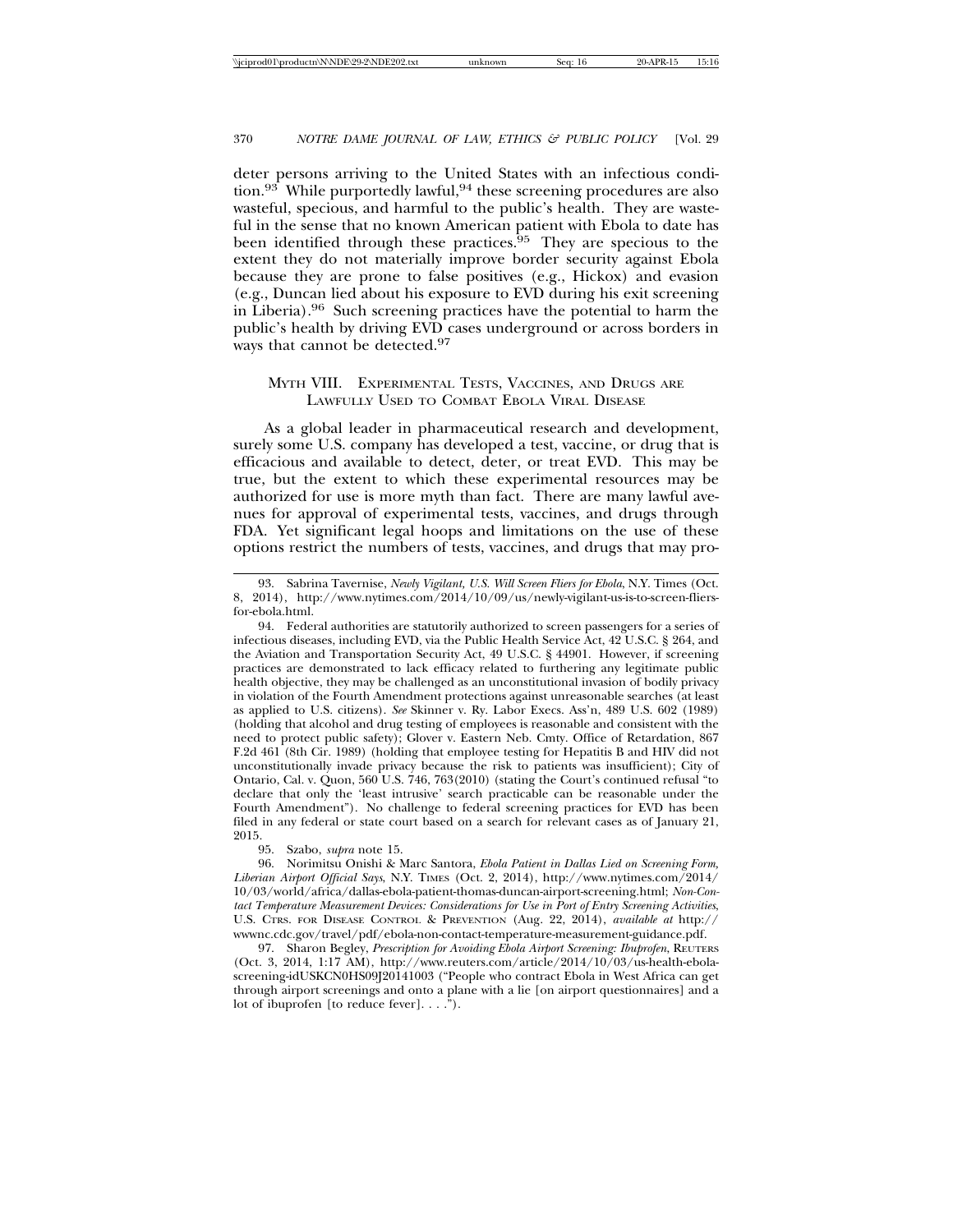vide meaningful benefits, notwithstanding sometimes considerable risks underlying their use.

While FDA approved several diagnostic tests and drugs to detect or treat EVD, these authorizations are variant and highly-limited. To date, FDA has not approved any vaccines or drugs that are known to prevent or efficaciously treat EVD.<sup>98</sup> Several investigational products were approved under FDA's emergency use authorization ("EUA") powers via the Federal Food, Drug, and Cosmetic Act.99 For example, FDA issued several EUAs for diagnostic tests (otherwise unapproved for general use) to detect EVD patients with greater speed and specificity.<sup>100</sup> Each EUA details specific limitations on the type of specimens to be tested (e.g. blood, plasma, or urine), the population intended for use (e.g. "at risk" or exposed individuals), and the types of instruments or qualified laboratories capable of handling the collected specimens.<sup>101</sup>

FDA can also authorize the use of an emergency investigational new drug ("IND") to treat individuals when manufacturers or medical teams seek and obtain approval. In response to EVD, for example, FDA granted IND applications for drugs like TKM-Ebola<sup>102</sup> and Brincidofovir,  $103$  aimed at treating Ebola symptoms and a potential vaccine to prevent post-exposure spread of EVD.104 Similar to an EUA, IND approval does not authorize general use. Additional applications related to other experimental drugs may be pending or denied. Since FDA does not disclose the existence of an IND application unless it has been previously publicized,<sup>105</sup> reliable data on the numbers of unapproved applications are unavailable.<sup>106</sup>

Facts surrounding ZMapp™, an experimental and expensive  $d\text{rug}^{107}$  that emerged as a treatment for EVD, are illustrative albeit sketchy. Dr. Kent Brantly was one of the first American doctors working in West Africa to contract EVD and be transported back to the states for life-saving treatment in August 2014. He purportedly received doses of ZMapp in West Africa prior to his hospitalization at Emory University

101. *Id.*

102. *About Investigational TKM-Ebola Therapeutic*, TEKMIRA, http://www.tekmira .com/pipeline/tkm-ebola.php (last visited Jan. 15, 2015).

103. Press Release, Chimerix Announces Emergency Investigational New Drug Applications for Brincidofovir Authorized by FDA for Patients With Ebola Virus Disease (Oct. 6, 2014), *available at* http://ir.chimerix.com/releasedetail.cfm?releaseid=874647.

104. *Ebola Virus Disease (EVD) Information for Clinicians in U.S. Healthcare Settings*, U.S. CTRS. FOR DISEASE CONTROL & PREVENTION, http://www.cdc.gov/vhf/ebola/hcp/clinician-information-us-healthcare-settings.html (last updated Jan. 13, 2015).

105. 21 C.F.R. § 312.130.

106. 21 C.F.R. § 314.430.

107. Brent McClusky, *Tobacco Plants Hold Key To Ebola Virus Cure ZMapp*, THE FIX (Oct. 10, 2014), http://www.thefix.com/content/tobacco-plants-hold-key-ebola-cure ("It costs up to \$100,000 to treat a single patient [with ZMapp] . . . .").

<sup>98.</sup> *Ebola Response Updates from FDA*, *supra* note 10.

<sup>99.</sup> Federal Food, Drug, and Cosmetic Act, 21 U.S.C. § 360bbb-3 (2013).

<sup>100.</sup> *Ebola Response Updates from FDA*, *supra* note 10.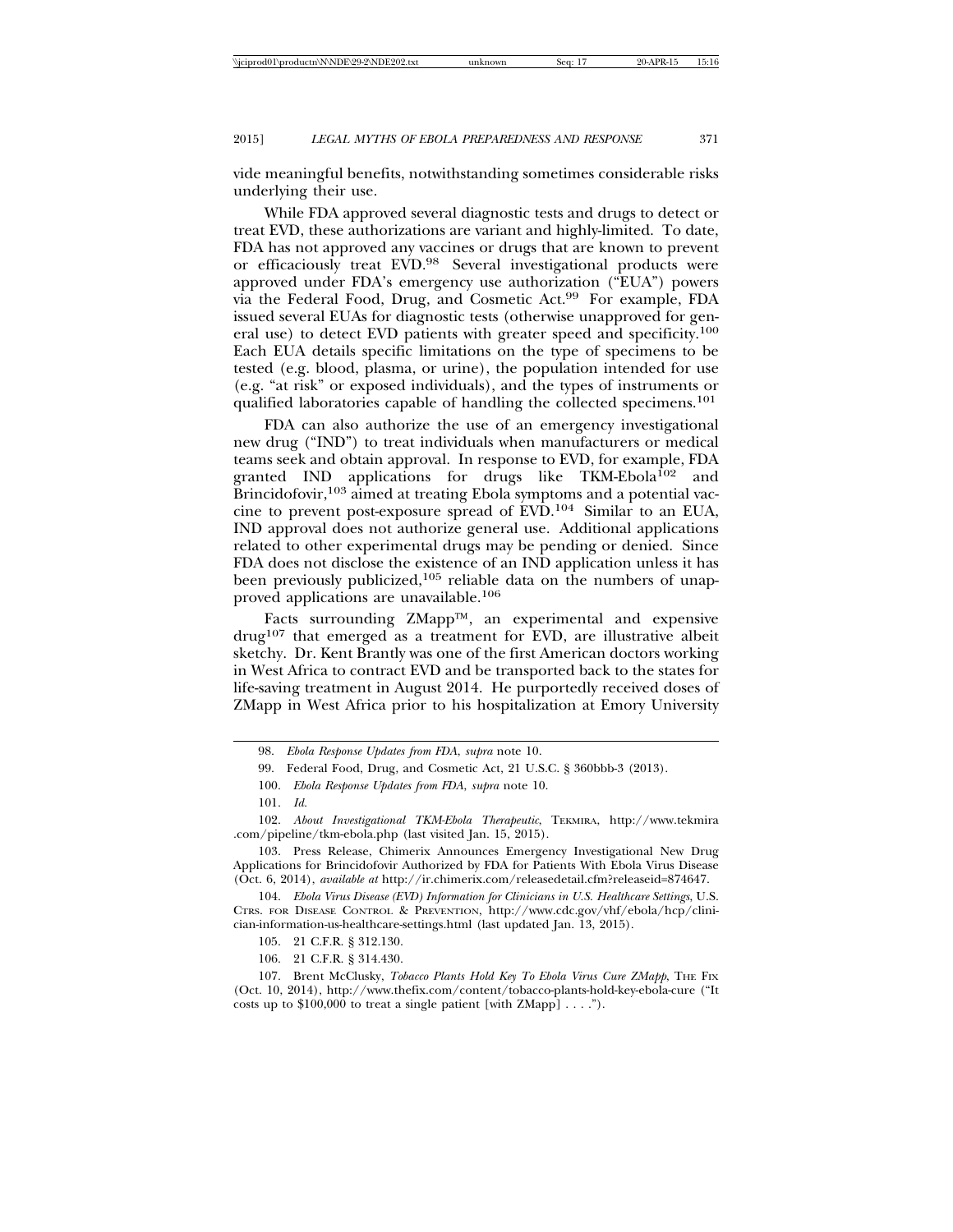Hospital.108 Whether the administration of this drug was directly approved by FDA is still something of a mystery.109 Though experts surmise that FDA must have been involved in allowing the use of  $ZMapp^{TM}$ , Brantly received his dose in Liberia,<sup>110</sup> where FDA's authority to regulate exported, experimental (or other) drugs is lacking.<sup>111</sup> The supply of ZMapp™, which was donated by its manufacturer to patients at no cost, was reportedly exhausted later that same month.<sup>112</sup> Months later, however, an additional HCW who contracted EVD working abroad, Dr. Martin Salia, received a dose of the drug in Nebraska in November 2014, but later died.113 Whether FDA directly authorized or approved the domestic administration of ZMapp™ to Dr. Malia or other patients is not clear although no federal actions have been filed against entities or HCWs who may have administered it to patients in

110. Assoc. Press, *FDA Lifts Hold on Experimental Ebola Drug*, N.Y. TIMES (Aug. 7, 2014, 6:06 PM), http://www.nytimes.com/aponline/2014/08/07/us/politics/ap-usebola-drug-fda-hold.html.

111. *Exporting Drugs Does Not Need to Be Mission Impossible*, U.S. FOOD & DRUG ADMIN., http://www.fda.gov/Drugs/DevelopmentApprovalProcess/SmallBusinessAssistance/

ucm314118.htm (last updated Aug. 2, 2012) ("Companies may export unapproved drugs to virtually anywhere. [But], there are requirements that must be met. Unapproved new human drugs can be exported when it complies with the laws of the importing country and has marketing authorization in certain other countries. . . . When an unapproved drug is first exported, the exporter must notify FDA and continue to maintain adequate records."). *See also Guidance for Industry - Exports Under the FDA Export Reform and Enhancement Act of 1996*, U.S. FOOD & DRUG ADMIN., http://www.fda.gov/RegulatoryInformation/ Guidances/ucm125799.htm#summary (last updated Aug. 5, 2014) (explaining that under the Federal Food, Drug, and Cosmetics Act § 801(e)(1), "a food, drug, device, or cosmetic intended for export shall not be deemed to be adulterated or misbranded [and therefore complies with general FDA export requirements] if the article: [1] Accords to the specifications of the foreign purchaser; [2] Is not in conflict with the laws of the country to which it is intended for export; [3] Is labeled on the outside of the shipping package that it is intended for export; and [4] Is not sold or offered for sale in domestic commerce").

112. Press Release, Mapp Biopharmaceutical (Aug. 12, 2014), *available at* https:// web.archive.org/web /20140812203657/http://www.mappbio.com/.

113. Abby Phillip & Emily Wax-Thibodeaux, *'Critical Threshold': The Failed Race to Save the Life of Ebola-Stricken Doctor Martin Salia*, WASH. POST (Nov. 17, 2014), http://www .washingtonpost.com/news/post-nation/wp/2014/11/17/martin-salia-ebola-stricken-surgeon-from-sierra-leone-dies-in-nebraska-hospital/.

<sup>108.</sup> Dr. Sanjay Gupta & Danielle Dellorto, *Experimental Drug Likely Saved Ebola Patients*, CNN (Aug. 5, 2014, 8:22 PM), http://www.cnn.com/2014/08/04/health/experimental-ebola-serum/.

<sup>109.</sup> Staci Kearney, *Ebola Epidemic Shines Light on Expanded Access*, AGEIS (Nov. 24, 2014), http://aegiscreative.com/blog/ebola-epidemic-shines-light-expanded-access/ ("FDA will not say whether the use of ZMapp . . . was the result of an emergency-use authorization, but some FDA involvement seems likely."); *Status Update on ZMapp*, MAPP BIOPHARMACEUTICAL (Oct. 9, 2014), http://www.mappbio.com/10-update.pdf ("ZMapp™ was available for compassionate use. . . . On September 2, Mapp Pharmaceutical received a contract from the U.S. government through the Biomedical Advanced Research and Development Authority (BARDA) to fund continued manufacture and clinical development of ZMapp™ in accordance with FDA rules and regulations. Clinical investigational lots manufactured under this contract will be used in Phase 1-2 clinical studies evaluating the safety and efficacy of ZMapp™.").